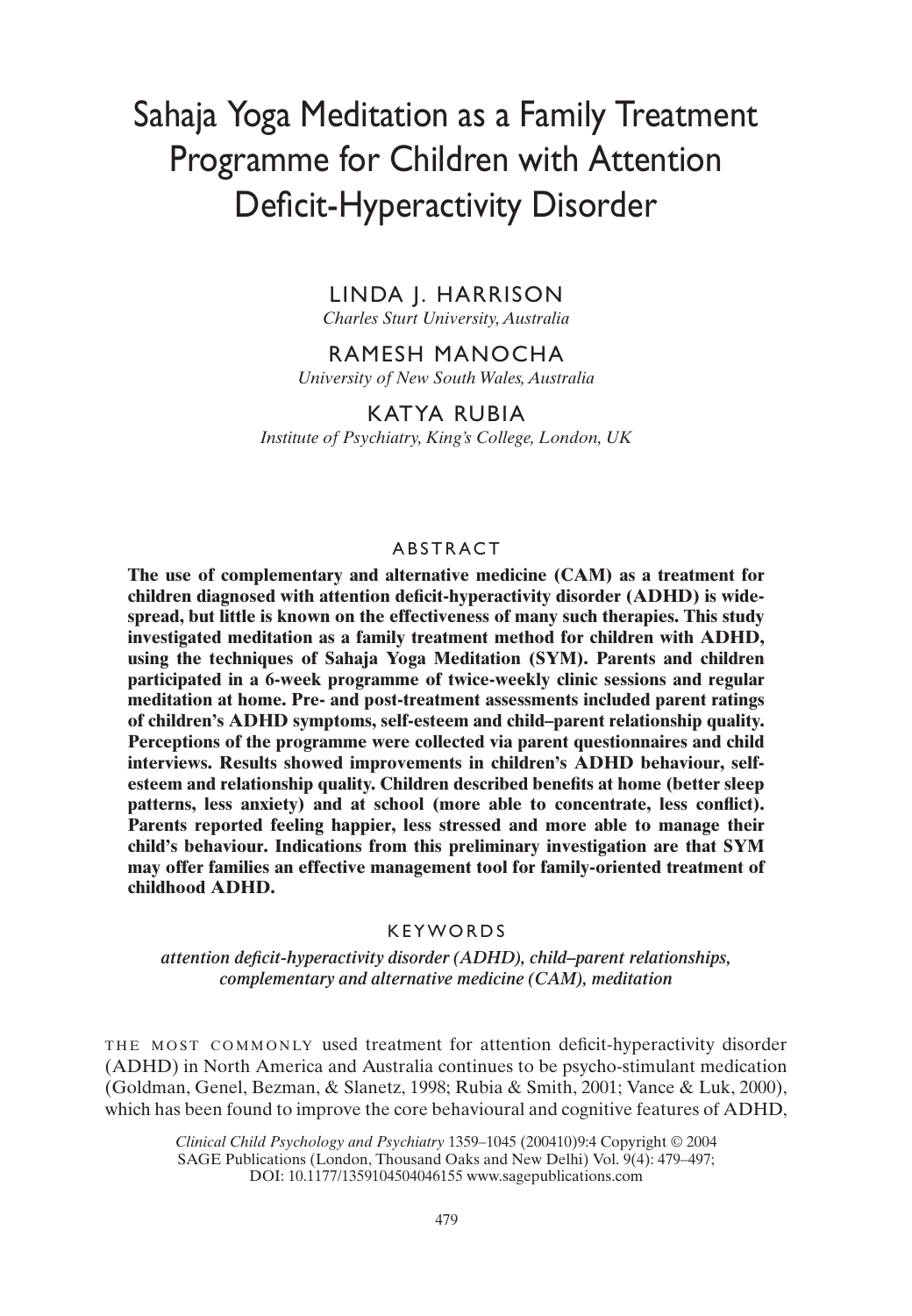<span id="page-1-0"></span>such as behavioural inhibition and concentration, as well as co-morbid symptoms such as poor academic achievement, in about 80% of the children (Barkley, 1997; Cara, 2002; Gage & Wilson, 2000). In the last 10 years, a five-fold increase in methylphenidate prescription and consumption has been seen, with as many as 30–40% of children in some American schools receiving stimulant medication (Ghodse, 1999). Similar trends have been seen in Australia. From 1990 to 2000, the rate of children receiving stimulant medication for ADHD increased in the order of nine times (Committee on Children and Young People, 2002). This, among other factors, has made community concerns about possible over-prescription and side effects of methylphenidate grow (Vimpani, 1997). Common physiological short-term side effects of stimulant medication are insomnia, appetite loss, stomach-aches, dizziness and daytime drowsiness, in addition to emotional and motor symptoms, such as mood lability and tics (Vance & Luk, 2000). In addition,

ACKNOWLEDGEMENTS : The authors gratefully acknowledge the contribution of Alice Bhasale, Robert Hutcheon, Kim Pearce, Liallyn Fitzpatrick, Ione Docherty and other Sahaja Yoga instructors who provided training for the participants on a voluntary basis. Sarah Yates' help with data entry is gratefully acknowledged. We also thank the Royal Hospital for Women, University of New South Wales, for providing facilities for running the meditation clinic. Importantly, we thank the developer of Sahaja Yoga meditation, Mrs Nirmala Shrivastava (Shri Mataji Nirmala Devi), for her advice and permission to evaluate her technique. We acknowledge that, as a matter of principle, Sahaja Yoga is always taught free of charge.

LINDA HARRISON is a Senior Lecturer in the School of Teacher Education, Charles Sturt University, where she teaches child development and early childhood practice. Her research has focused on children's attachment relationships with parents and teachers and how these explain socio-emotional adjustment over time. Currently involved in the design and implementation of large research projects investigating family and childcare predictors of children's development, health and well-being, including the Longitudinal Study of Australian Children, the Sydney Family Development Project and the New South Wales Child Care Choices study.

RAMESH MANOCHA is a general practitioner and researcher who currently holds the Barry Wren Research Fellowship at the Royal Hospital for Women and the School of Women's and Children's Health, Faculty of Medicine, University of New South Wales, Sydney, Australia where he is involved in scientific evaluation of complementary and alternative medicines. In 1998 he established the Meditation Research Programme (MRP). Since that time, the MRP has conducted exploratory clinics, physiological evaluations and several high-quality randomized controlled trials. In 2002 the MRP was approached by members of the community to explore the potential of Sahaja Yoga meditation for children with ADHD and thus the 'Meditation for ADHD Clinic' was initiated. Dr Manocha is a recipient of the Bernard Lake Memorial Prize for complementary medicine research.

CONTACT: Natural Therapies Unit, Royal Hospital for Women, Locked Bag 2000, Randwick, NSW 2031, Australia. E-mail: r.manocha@unsw.edu.au

KATYA RUBIA is a Senior Lecturer in Cognitive Neuroscience in the Dept of Child Psychiatry, Institute of Psychiatry, King's College, London. Her work has focused on the cognitive neuroscience of executive and attention functions and in determining the neurobiological basis of ADHD by use of functional magnetic resonance imaging (fMRI). She is currently investigating the specificity of the neurobiological basis of executive dysfunctions in major developmental disorders such as ADHD, conduct disorder, obsessive-compulsive disorder, depression and autism.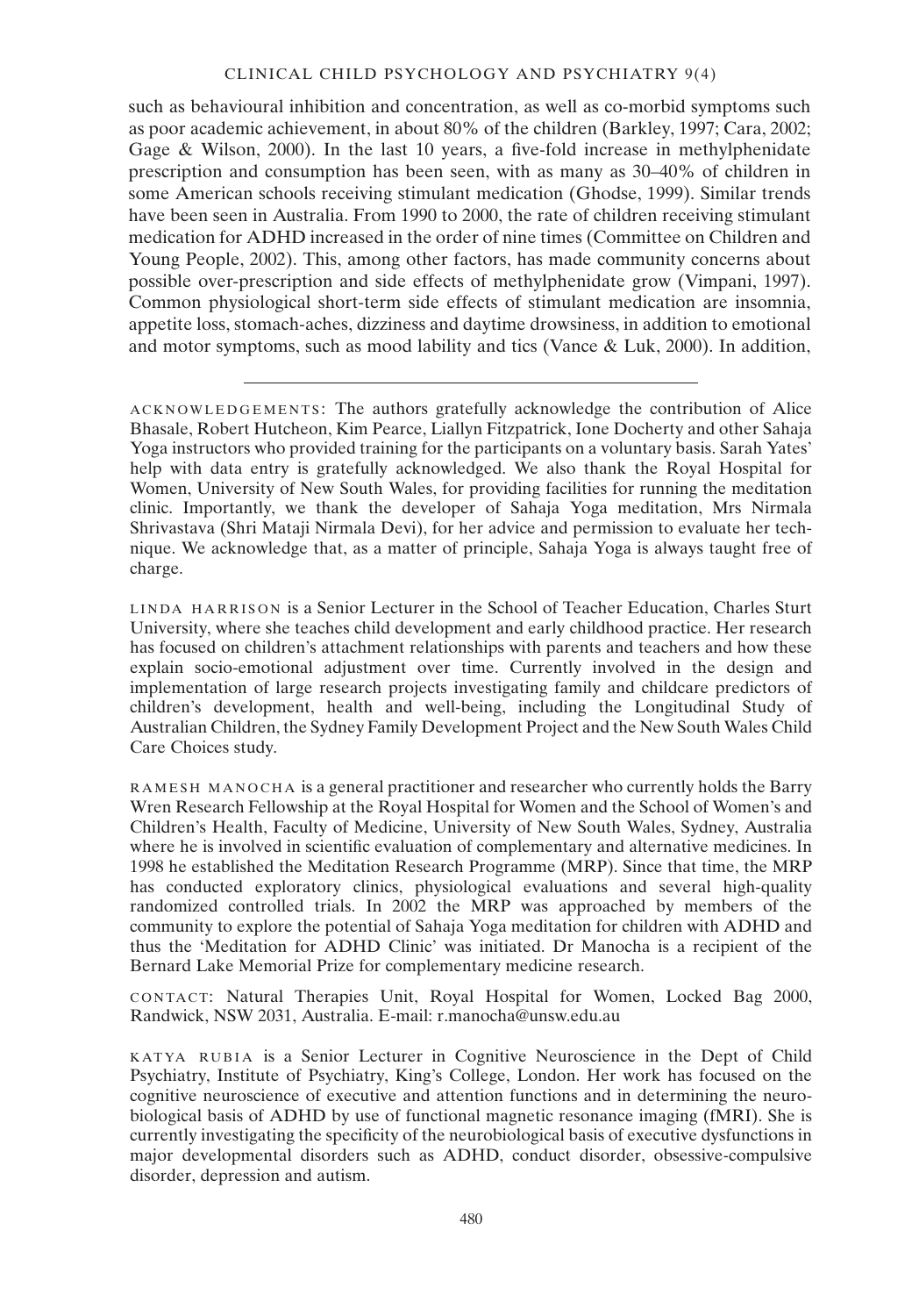psycho-stimulants can produce abuse and dependency (Goldman et al., 1998) and the potential long-term side effects of lengthy treatments are not known (National Institute of Mental Health, 1998; Schachar & Tannock, 1993). As such information becomes more widely available to the public, it is not surprising that large numbers of parents seek complementary and alternative medicine (CAM) therapies (Chan, Rappaport, & Kemper, 2003; Stubberfield & Parry, 1999) as a response to their 'concern about the physiological and psychological effects that the drugs may have on their children' (Rice & Richmond, 1997, p. 93). Support for CAM has also come from clinicians who argue that an emphasis on medical therapy alone draws attention to the control of symptoms, rather than attending to the need for children to acquire important behavioural and social skills (Zametkin & Ernst, 1999).

The issue of community concern relating to the escalating use of stimulants in the management of ADHD symptoms, treatment acceptability, side effects, potential longterm effects, danger of drug abuse and dependency, and consumer and parent preference of non-pharmacological treatment, compels researchers to explore other treatment options. According to Rice and Richmond (1997), the most promising interventions are those that work with the whole family system and use medication in association with nonmedical interventions. Non-medical interventions for ADHD include a variety of behavioural treatments, such as cognitive-behaviour therapy, as well as complementary and alternative treatments, such as dietary modification, biofeedback, relaxation training and meditation (for reviews of CAM and ADHD see Arnold, 2001; Chan, 2002; Pelham, Wheeler, & Chronis, 1998). Arnold's review of alternative approaches to the management of ADHD noted that meditation was one of a number of promising strategies and warranted further systematic assessment. However, to date there have been only two unpublished dissertations suggesting that meditation may improve impulsiveness at home and in the classroom in children with ADHD (Arnold, 2001).

Meditation is classified by Chan (2002) as one of a number of 'lifestyle/mind–body therapies,' which elicit the relaxation response and reduce hyperarousal to stress. Reviews tend to present meditation and relaxation training methods conjointly (Canter, 2003; Chan, 2002); however, some authors see meditation as different to relaxation. For example, Manocha, Marks, Kenchington, Peters, and Salome (2002) describe meditation as a self-management strategy for acquiring personal awareness and self-control. Although meditation may not be well understood or defined by western therapeutic models, the eastern definition is very clear: Meditation is a state of 'mental silence' characterized by the elimination of unnecessary thought, effortless attention on the present moment and alert awareness (Srivastava, 1997). There are many different meditation techniques currently taught in the west, including 'listening to the breath, repeating a mantra, or detaching from the thought process, to focus the attention and bring about a state of self awareness and inner calm' (Canter, 2003, p. 1049). Of these, Sahaja Yoga Meditation (SYM), which is based on scientific principles introduced by the founder, Shri Mataji Nirmala Devi Srivastava, has shown promise in a number of clinical trials. SYM claims to relax the sympathetic nervous system by activating parasympathetic–limbic pathways that relax body and mind (Srivastava, 1997). Clinical treatment studies of SYM have reported physiological and psychological benefits for patients with asthma (Manocha et al., 2002), stress disorders (Rai, Setji, & Singh, 1988), depression (Morgan, 2001) and epilepsy (Panjwani, Gupta, Singh, Slevamurthy, & Rau, 1995; Panjwani et al., 1996; Yardi, 2001). Direct physiological effects of SYM include indicators of increased parasympathetic activity such as a decrease in blood pressure, decreases in heart, respiratory and pulse rates, and an increase in galvanic skin resistance (indicator of decreased sympathetic activity) (Rai et al., 1988). In electrophysiological investigations, SYM has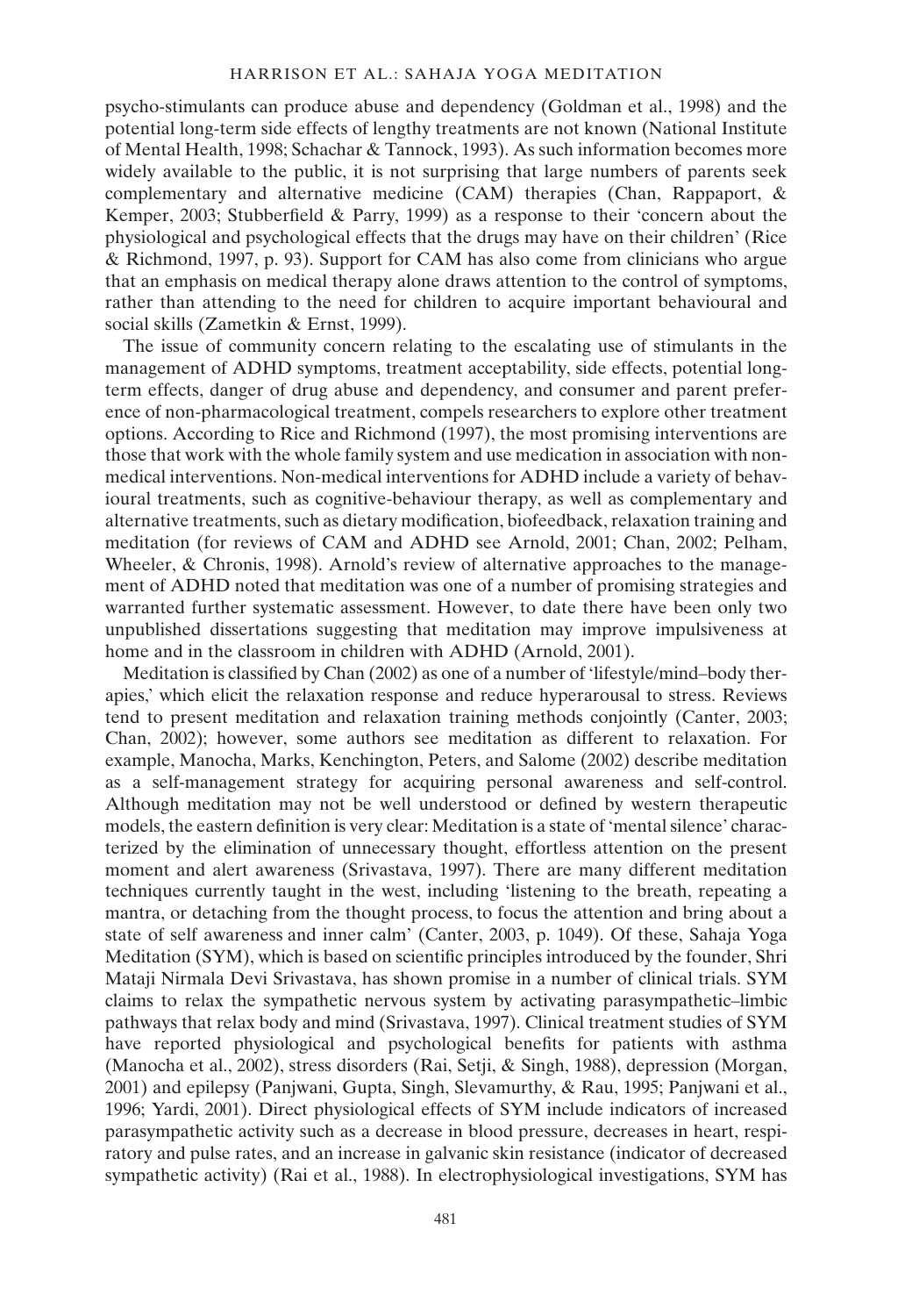been associated with reduced complexity of electroencephalogram (EEG) patterns and increases in the medium frequency and low-beta ranges suggestive of increased attentional control (Aftanas & Golocheikine, 2001, 2002). Alteration in beta/theta waves by means of biofeedback, however, has been shown to correlate with improvement in ADHD symptoms (for an overview see Ramirez, Desantis, & Opler, 2001). It is thus possible that the mechanisms of action of yoga meditation resemble theta/beta biofeedback techniques by enhancing overall alertness, attentional focus and relaxation. This background of neurological, physiological and psychological research, as well as the practical experience of teachers and yoga practitioners who have noted that SYM helps to focus attention, enhance concentration and memory, and improve children's performance at school (Srivastava, 1997), suggests that SYM is a useful alternative treatment for children with ADHD.

Core symptoms of childhood ADHD, according to the DSM-IV (American Psychiatric Association, 1994), are inattention, impulsivity and hyperactivity. Associated symptoms are academic underachievement and impaired self-esteem (Cara, 2002; Treuting  $&$  Hinshaw, 2001). The typical pattern is thus one of a highly energetic, impulsive, delay-aversed, unfocused and behaviourally poorly controlled child who demands constant attention and redirection. The central problem of the disorder is difficulty in self-regulating own behaviour (Anderson, 1997; Barkley, 1997; Rubia et al., 2001). Structural studies have related ADHD to abnormalities in the frontal cortex and the basal ganglia (Castellanos et al., 2002). Electrophysiological studies have pointed to functional deficits in the brain as correlates of poor regulatory control in hyperactive children (e.g. Barry, Clarke, & Johnstone, 2003; Barry, Johnstone & Clarke, 2003) and modern functional imaging studies have associated abnormal activation of frontal brain areas with deficits of inhibitory and attentional control (Rubia et al., 1999, 2001; Vaidya et al., 1998). Neurotransmitter abnormalities, such as dopamine dysregulation, have also been linked to ADHD (reviewed in Rubia & Smith, 2001); notably, dopamine transporter (DAT) levels are elevated in the striatum of children (Cheon et al., 2003) and adults with ADHD (Krause, Dresel, Krause, Kung, & Tatsch, 2000).

In considering a psychological aetiology of this disorder, authors have looked to transactional models that explain poor self-regulatory behaviour within the wider context of family dynamics and parent–child relationships. Certainly, research shows that an ADHD child may unduly strain these relationships. Cara (2002) notes that parents often feel frustrated, anxious and angry that parenting techniques effective for other children appear useless in the child with ADHD, who seems not to understand the consequences of inappropriate behaviour or to learn from punishment. When oppositional, non-compliant behaviour is characteristic, parents may be less appreciative of their children's efforts, less willing to reward them, and more negative, directive and controlling (Rice & Richmond, 1997). An alternate interpretation suggests that deficits in self-regulation may be related to insecure parent–child attachment relationships (Olson, 1996; Steifel, 1997), which are characterized by a pattern of conflicted, angry parent–child interchanges (Bowlby, 1969/1982). To date, few studies have examined attachment status in children with ADHD. Researchers in New Zealand have reported that maternal responsiveness and synchronous interaction (which are known predictors of attachment security, e.g. de Wolff & van IJzendoorn, 1997) were significantly lower in ADHD mother–child dyads than in a matched control group (Keown & Woodward, 2002). In Australia, Clark, Ungerer, Chahoud, Johnson, and Stiefel (2002) noted consistent associations with insecurity in children with ADHD across three different representational assessments of attachment. ADHD was linked to heightened emotional expression and out-of-control affects, suggesting an insecure–ambivalent or disorganized attachment relationship with the parent.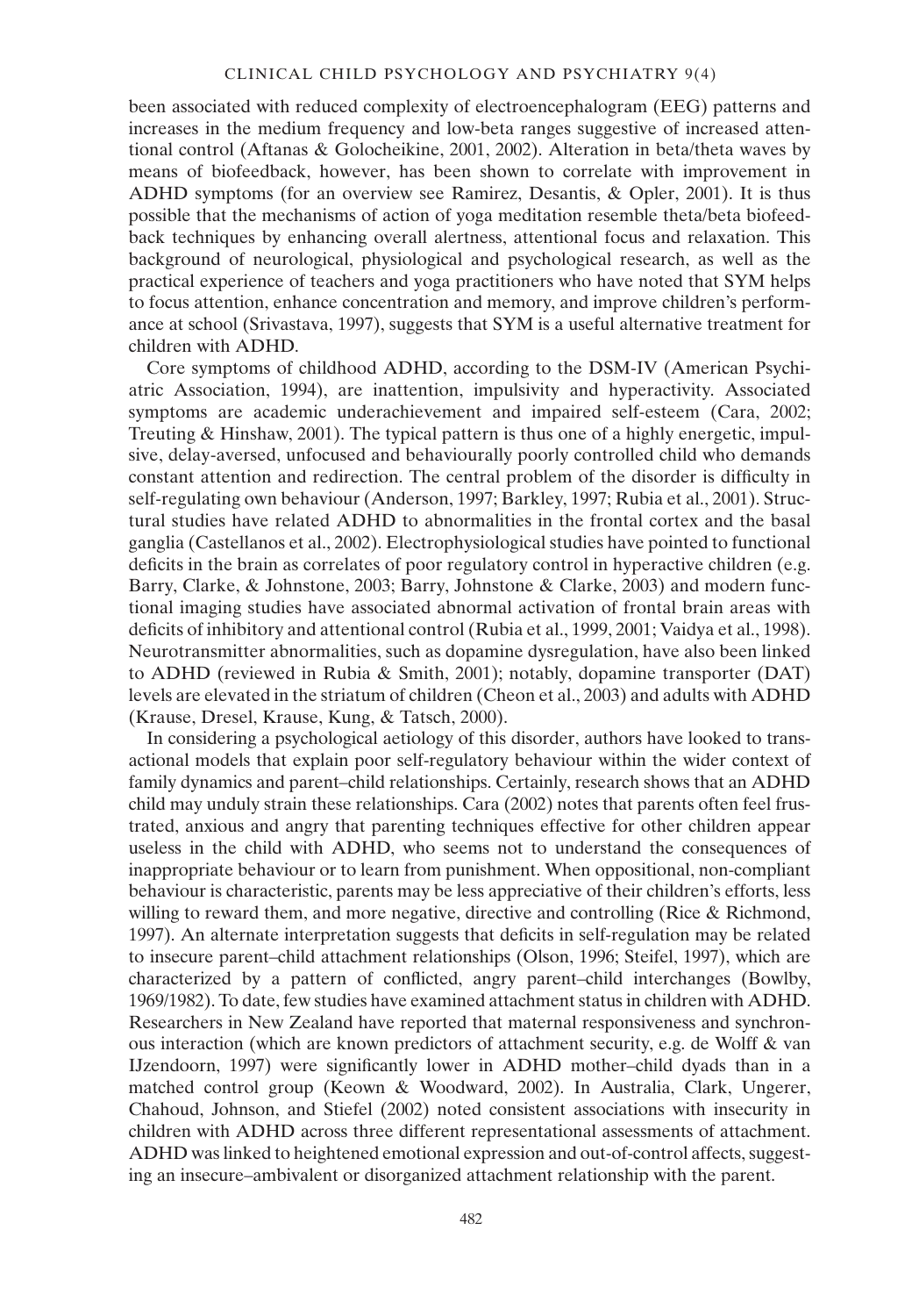We sought to assess the contribution of Sahaja Yoga Meditation (SYM) to a more effective management of the main problems experienced by children with ADHD, such as stability of attention and concentration, motor activity, problems of inhibition and easily frustrated mood, as well as associated problems such as poor self-esteem and difficulties at school. By presenting SYM as a family practice and encouraging parents to meditate regularly with their child, we sought to assess the extent of individual benefits for parents as well as any improvement in the security of the parent–child relationship. It was expected that SYM would be an adjunct to children's on-going medical therapy and would provide a means of working with the whole family. The aims of the programme reflected the goals for appropriate treatment identified by the American Academy of Pediatrics (Cara, 2002); that is, to improve core symptoms of ADHD, reduce associated symptoms and improve functional outcomes. These aims were tested in a voluntary clinic provided at the Royal Hospital for Women, Sydney, Australia with the help of a team of experienced instructors in SYM.

#### **Method**

# *Recruitment*

The SYM trial treatment programme was approved by the Human Ethics Committee of the South Eastern Sydney Area Health Service. The programme was publicized by a newspaper article and an introductory lecture, which was open to parents of school-age children with ADHD. Interested parents were invited to participate with their child in a 6-week programme of twice-weekly sessions teaching SYM as a potential non-drug adjunctive intervention for children with ADHD. Inclusion criteria were that the child had a formal diagnosis of ADHD, that is, met the DSM-IV criteria made by a paediatrician or child psychiatrist (National Health and Medical Research Council, 1996). Although it was clear from comments made by a number of parents at the recruitment session that they were looking for alternatives to medication, at no point in the SYM programme were parents advised or asked to reduce their child's pharmacological treatment for ADHD. The introductory session, information sheet and discussions with parents during the programme made no recommendations about medication, except that parents should monitor and adjust their children's medication as they normally would, in conjunction with their doctor or psychologist. Parents gave written consent for themselves and their child to participate.

#### *Participants*

General information on the children's age, diagnosis of ADHD and medication was collected prior to the commencement of the meditation training, along with parentreported ADHD symptoms. Only those children who scored above threshold for ADHD were included in the study (i.e. a score of 15 and over on the Conners Parent–Teacher Questionnaire; see later). Forty-eight children (41 boys, 7 girls), including four sets of siblings, met the criteria for inclusion in the programme. The majority of children (*n* = 31) were receiving medication (e.g. ritalin, dexamphetamine), 14 were not medicated, and medication information was not provided for the other 3 children. Demographic information showed that families represented a diverse population. About three-quarters of the 44 families were in couple relationships and one-quarter comprised single parents or guardians. Adult participants who provided personal data included 38 mothers, 22 fathers and 1 grandmother. Mothers ranged in age from 27 to 50 years  $(M = 38.8, SD = 5.9)$ ; fathers were slightly older than mothers (range: 35–55 years,  $M = 43.1$ ,  $SD = 5.2$ ). Education levels for both mothers and fathers ranged from less than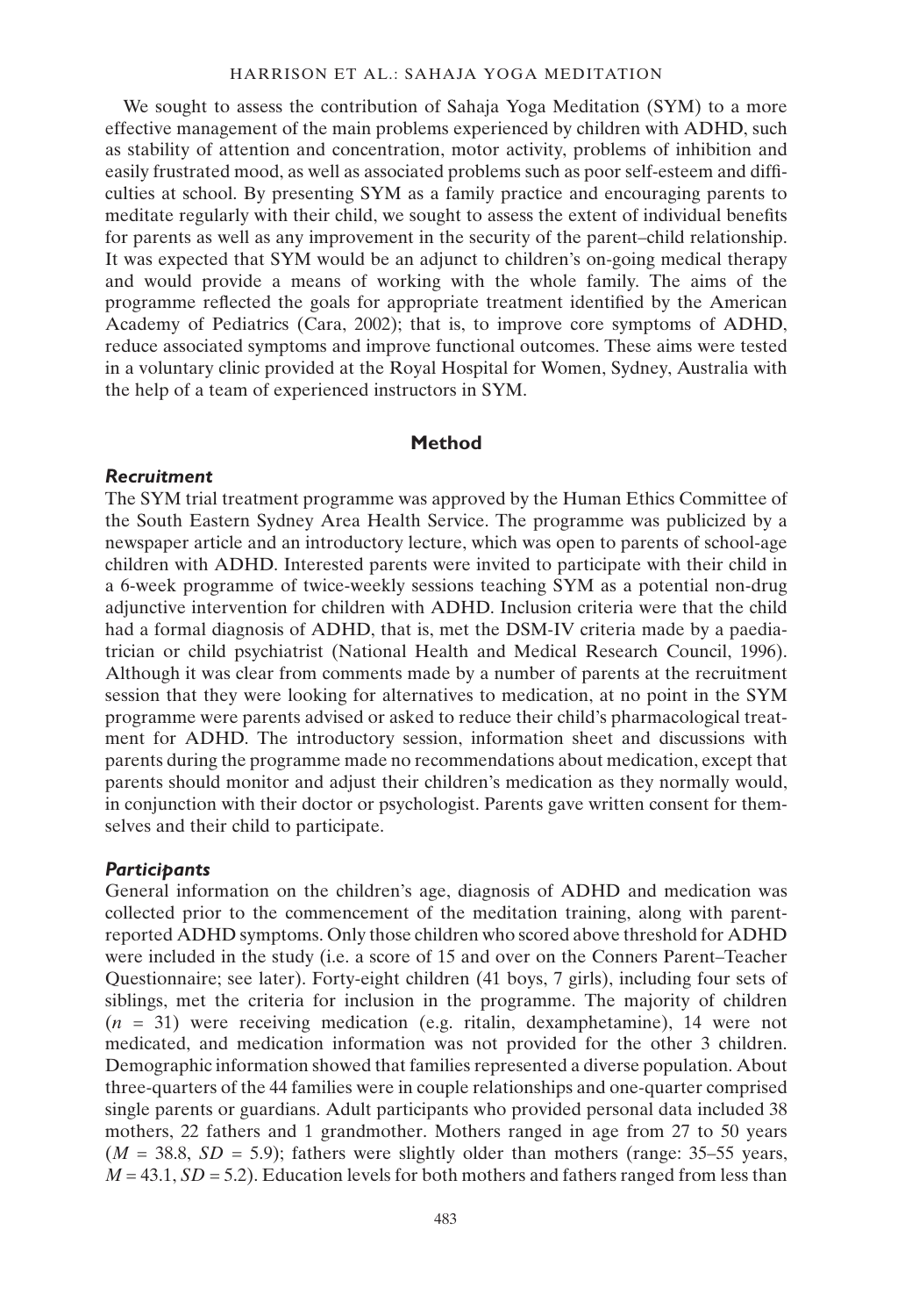secondary school to doctoral studies, with the majority having completed tertiary level studies (mothers, 62%; fathers, 73%). Parent ethnicity was less diverse: 95% of participants identified themselves as white/Caucasian.

Because of the requirement for personalized training in the SYM programme, it was necessary to separate the children into two groups and run two sequential treatment programmes. Group 1 comprised older children (19 boys, 1 girl) and their parents (age range:  $8-12$  years,  $M = 10.09$ ,  $SD = 1.13$ ). There was also a 6-year-old female sibling who was included in this group. The group 1 treatment programme began at the end of the summer holidays and continued into the first term of school. Children in group 2 were more diverse in age (range:  $4-12$  years,  $M = 7.4$  years,  $SD = 2.0$ ). Participants included 15 'waiting list' children whose parents attended the initial recruitment session, and a further 12 children whose parents joined at the commencement of the second programme.1 Group 2 treatment began during the Easter school holidays and continued into the second school term.

# *Sahaja Yoga Meditation programme*

The intervention programmes were conducted over a 6-week period, using Sahaja Yoga Meditation (SYM) techniques developed and described by Shri Mataji Nirmala Devi Srivastava (n.d.). SYM uses a simple meditation method that can be easily taught to children and adults. The treatment programme consisted of twice-weekly 90-minute clinics, held in large meetings rooms at the hospital. For the first 3 weeks, the clinic consisted of guided meditation sessions, with parents attending one group and the children another. The meditation process involved practising techniques whereby participants were helped to achieve a state of thoughtless awareness. Instructors directed participants to become aware of this state within themselves by becoming silent and focusing their attention inside. Parents were also asked to conduct shorter meditation sessions at home twice a day.

In the clinic, there were usually two periods of meditation of 5–15 minutes each, supplemented by information about how to meditate and sharing of experiences. The parent sessions had one to two instructors, but the child sessions had a higher instructor-to-child ratio (normally, one instructor for every three children). From week 4 to week 6, one of the weekly sessions was conducted as a joint parent–child meditation. This enabled instructors to train parents in guiding their child's meditation. Children and parents were asked to meditate regularly at home and to record their progress in a diary, which was checked each week to encourage compliance.

### *Assessment procedures*

Children and parents contributed to a range of data collection procedures, which drew on three sources: child self-report questionnaires, parent-rated questionnaires and examiner testing and interviews. Assessments were conducted at three points: recruitment or commencement of the meditation programme (week 1), midway point of the programme (week 3) and the end of the programme (week 6). The full schedule of assessments was completed for group 1. The second treatment programme, group 2, used fewer measures and assessments were only completed at the commencement (week 1) and end of the programme (week 6).

# *Child assessment measures: Parent report*

*Conners Parent–Teacher Questionnaire* ADHD symptoms were assessed via parent report, using the Conners Parent–Teacher Questionnaire (National Institute of Mental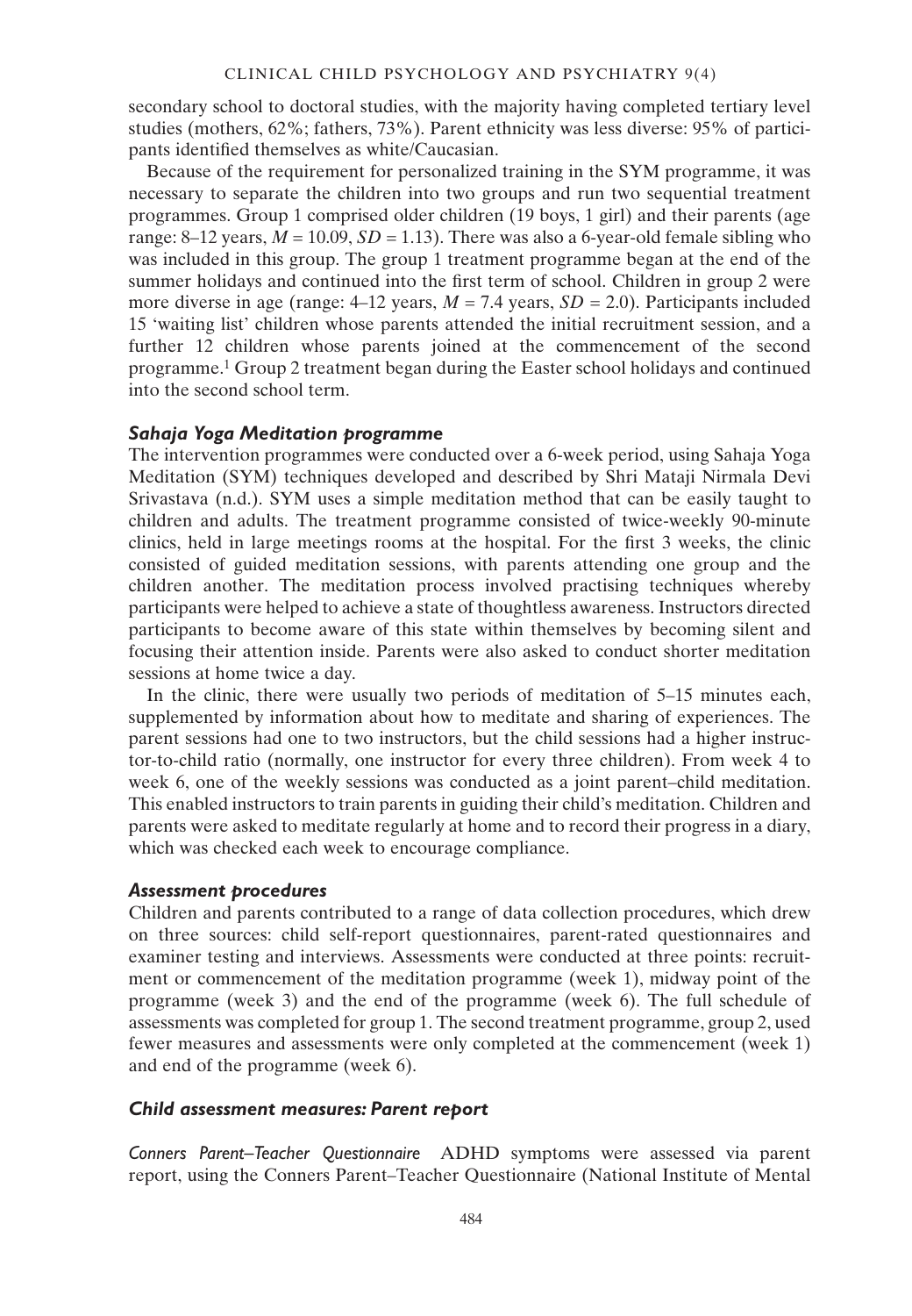Health, n.d.). Conners parent-rated checklists, which are shorter versions of the 93-item original, are commonly used tools in research and clinical practice (reviewed in Conners, Sitarenios, Parker, & Epstein, 1998). The measure chosen for our study presents 10 behavioural descriptors (e.g. excitable/impulsive; fails to finish things/short attention span) that parents rate on a 4-point scale (0 = *not at all*, 1 = *just a little*, 2 = *pretty much*, 3 = *very much*), and one overall question 'How serious a problem do you think the child has at this time?'  $(0 = none, 1 = minor, 2 = moderate, 3 = severe)$ . These 11 items achieved a high level of internal reliability. Coefficient alphas ranged from .74 to .86. Ratings on the 11 items were summed to give a total score for ADHD symptoms at each assessment point (possible range 0–33).

*Perceived outcomes of SYM for the child* At the mid- and endpoints of the programme, parents were asked to complete a short questionnaire asking whether they felt the meditation had benefited the child, and whether it had made a change to the relationship they had with the child. Simple 5-point rating scales were used to obtain information on the level of benefit (1 = *little*; 5 = *a lot*) for the child in the areas of emotions (anxiety, anger, able to manage negative feelings), self-esteem (confidence), attention (memory, able to settle down) and sleep. Additional questions were included at the final point about benefits for the child's schoolwork, e.g. positive attitudes about going to school, social relations with the teacher and other children, and attention to schoolwork and homework.

*Psycho-stimulant medication* At the mid- and endpoints of the programme, parents were asked about any changes they may have made to their child's level of medication. The question asked was 'have you been able to reduce your child's level of medication and still maintain an acceptable level of behaviour?' If medication had been reduced, parents were asked to report the proportion; that is, less than half, half or more than half.

*Biobehavioural Indicators of Self-Esteem* We used Burnett's (1998) 13-item Biobehavioural Indicators of Self-Esteem questionnaire, which asks parents to rate their child's behaviour over the previous 2 weeks on a 5-point scale. Statements assess social interaction, confidence and involvement. Internal consistency was high; alphas ranged from .81 to .94. Ratings were combined to give a mean score for indicators of self-esteem.

# *Child assessment measures: Child self-report*

*Burnett Self-Scale* An abbreviated version of Burnett's (1994) 40-item self-evaluation and self-description measure was used to assess child self-esteem. For the present study, only the areas of peer relations, relations with mother and father, and learning selfconcept were selected. Internal consistency of the modified scale was high; coefficient alpha  $= .95$ .

# *Child assessment measures: Examiner testing and interviews*

*Peabody Picture Vocabulary Test – Third edition* Cognitive ability was assessed using the Peabody Picture Vocabulary Test – Third edition (PPVT-III; Dunn & Dunn, 1997). The PPVT measures receptive language and has been shown to provide a good measure of verbal comprehension and to correlate highly with measures of academic performance.

*Child interviews* Audio-taped interviews were conducted individually with children at the end of the 6-week meditation programme. Questions focused on the children's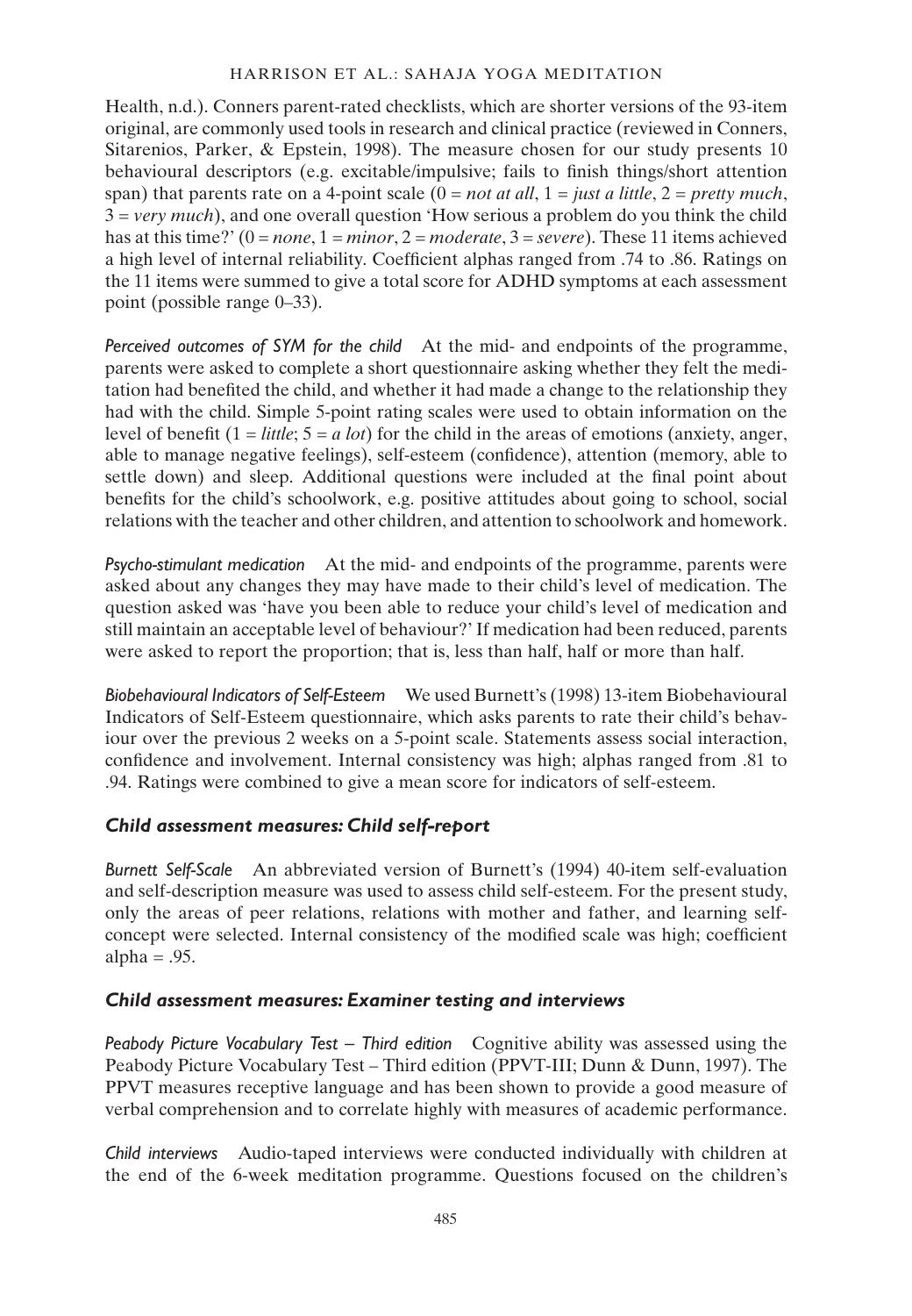experience of the meditation programme, whether they liked meditation, what they liked about it, whether they felt it had helped them and how it had helped.

# *Parent assessment measures*

*Perceived outcomes of SYM for the parent* Parents were asked to report on their own experiences of the meditation programme and whether they felt it had been beneficial to them, by rating the extent to which they felt happier, less stressed, more able to manage stress, less angry and more able to manage anger on a 5-point rating scale  $(1 =$ *little benefit*, 5 = *a lot of benefit*). At the end of the programme, parents were also asked to provide written examples of recent positive and negative interactions with their child.

*Child–Parent Relationship Scale* Parents completed the 30-item Child–Parent Relationship Scale (CPRS), which assesses the quality of the parent–child relationship. The CPRS is an adaptation of Pianta's (1990) Student–Teacher Relationship Scale, which has been used extensively in studies of relationship quality in Australia (Harrison et al., 2003) and the US (National Institute of Child Health and Development Early Child Care Research Network, n.d.; Pianta & Steinberg, 1992). Items on the CPRS tap four dimensions of child–parent attachment, warmth, conflict, dependence and open communication, on a 5-point rated scale. Internal consistency for the total scale score was high, coefficient alpha = .84 and .86 at weeks 1 and 6, respectively.

# **Results**

Results are presented in four sections. First, children's baseline ADHD data are described in relation to family demographic characteristics. This section also reports SYM programme retention and completion rates for the two treatment programmes, and baseline ADHD data for 'waiting list' children. Second, the impact of SYM on changes in ADHD symptoms, along with medication status and perceived child outcomes are examined. In the third section, SYM effects are examined in relation to a wider range of psychological assessments, including cognitive ability, self-esteem and parent–child relationship quality. Finally, results of the SYM programme for parent participants are presented. Because of the small sample size, analyses were descriptive; *t-*tests were used for group comparisons.

## *Baseline ADHD symptoms: Demographic factors*

Data from parent reports at the initial recruitment or commencement stage of the SYM programme showed that children's baseline ADHD symptoms were moderately high  $(M = 22.65)$ , and varied across the 48 participants  $(SD = 4.36; \text{ range: } 15-30)$ . Initial comparison of means, using *t*-test analysis, showed that there were no differences in baseline ADHD symptoms for children allocated to group 1 vs group 2 (*M*s = 23.00 and 22.37, respectively,  $t = .24$ ,  $ns$ ) or for boys vs girls ( $Ms = 22.59$  and 23.00, respectively, *t* =.05, *ns*). Children from couple families had significantly lower ADHD symptom scores  $(M = 21.25, SD = 3.88)$  than children from single-parent families  $(M = 25.58, SD = 3.68,$  $t = 11.19$ ,  $p < .01$ ). Children whose parents had completed tertiary education had lower scores  $(M = 21.23, SD = 4.34)$  than the children of non-tertiary educated parents  $(M = 24.13, SD = 4.09, t = 5.17, p < .05).$ 

Retention rates for the two 6-week SYM programmes were reasonably good, especially considering that many families travelled long distances to attend the hospital clinic and that children attended outside-school activities that competed with the clinic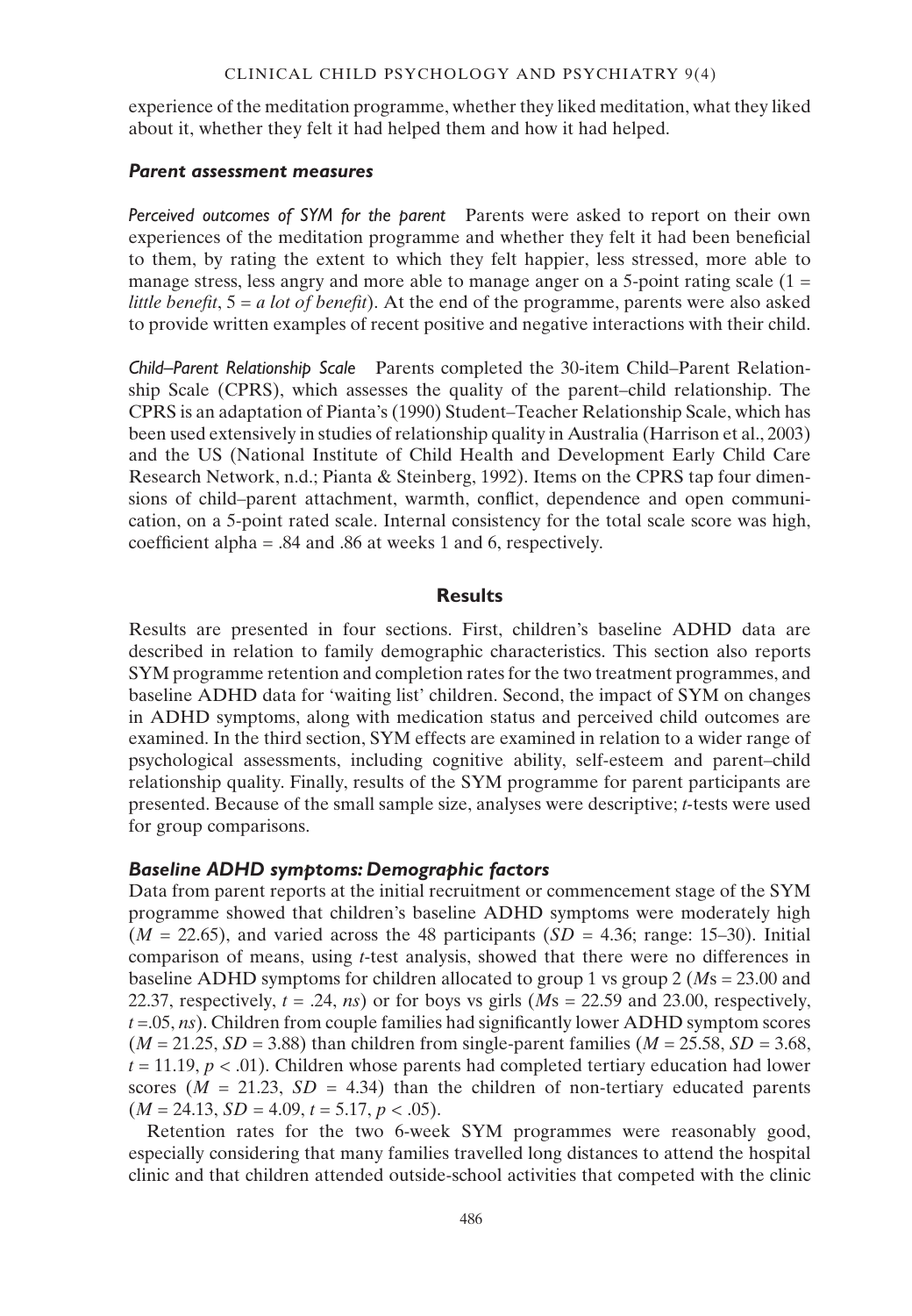times and home meditation expectations. For group 1, 16 of 21 children completed the full 6-week programme – a retention rate of 76%. For group 2, 19 of 27 children completed the treatment – 70% retention. Unfortunately, owing to organizational problems in the final week, endpoint data were provided by only 10 of the 19 group 2 children. Therefore, the combined studies provided pre- and post-treatment data for 26 children. Comparisons of mean ADHD scores, using *t*-test, showed that there were no differences between the participants who provided complete data  $(N = 26)$  and those who did not  $(N = 22)$ , on any of the demographic measures (child's age and sex, mother's and father's age and education, family marital status) or in the proportion of children receiving medication.

The sequential administration of the SYM programme provided an opportunity to assess baseline ADHD symptoms for children who were placed on the 'waiting list' on two occasions prior to treatment – at the initial recruitment stage and several months later at the commencement of the second programme. These children provided a quasicontrol group for group 1 children, in that they did not receive treatment during the first session. Analyses using correlation and comparison of means tests showed that children's ADHD scores were consistent across these two occasions,  $r(12) = .68$ ,  $p = .015$ , and had remained at a similar level  $(M_1 = 22.08, SD = 4.72; M_2 = 21.17, SD = 4.69; t = .84, ns)$ .

# *Change to ADHD-related symptoms: Pre- and post-SYM treatment programme*

Results for the 26 children who provided pre- and post-treatment data showed a marked improvement in ADHD symptoms as measured on the Conners Parent–Teacher Questionnaire over the course of the meditation programme. Mean scores decreased from  $M_{\text{pre}} = 22.54$ , *SD* = 4.61, to  $M_{\text{post}} = 14.62$ , *SD* = 5.15. The average mean decrease in reported ADHD symptoms was 7.91 points  $(SD = 4.91$ , range 0–19), which represented an improvement rate of 35%. Statistical analysis using paired samples *t*-test showed that the difference in pre- and post-treatment scores was highly significant  $(t = 8.23, p < .001)$ .

Because of the possibility that the improvement in behaviour may have been due to the medication children were receiving rather than the SYM programme, further comparisons were made to assess whether medication status may have contributed to this change. Results presented in Table 1 (lines 1 and 2) show a similar reduction in ADHD symptoms for the 20 children who were receiving medication compared with the 6 who were not, mean reduction scores = 7.83  $(SD = 5.15)$  and 7.95  $(SD = 4.97)$ , respectively  $(t = -.50, ns)$ . This result suggests that the reduction in ADHD symptoms was not related to children's pharmacological treatment.

It was also noteworthy that, in a number of cases, parents stated that they had been able to reduce their child's medication during the course of the SYM programme. Of the 20 children who were receiving medication when they started the programme, 11 had reduced the dose during SYM treatment – two by less than half, six by half, and three by more than half – and nine did not change the dose. Table 1 (lines 3 and 4) presents the change in ADHD symptoms data for these two subgroups. Comparison of means indicated that the improvement in the level of ADHD symptoms was significantly greater for the 11 children who had reduced their medication ( $M_{\text{reduction}} = 10.18$ ,  $SD = 4.79$ ) than for the 9 who had maintained the same level of medication ( $M_{\text{reduction}} = 5.22$ ,  $SD = 3.83$ ;  $t = 2.51$ ,  $p = .022$ ). These findings suggest that SYM treatment not only contributed to the reduction in children's ADHD behaviour scores, but also had the added benefit of helping children manage their own behaviour with a reduced level of medication.

Post-treatment interviews with the children showed that being able to stop or reduce daily medication was seen as a positive outcome of the SYM programme. A child who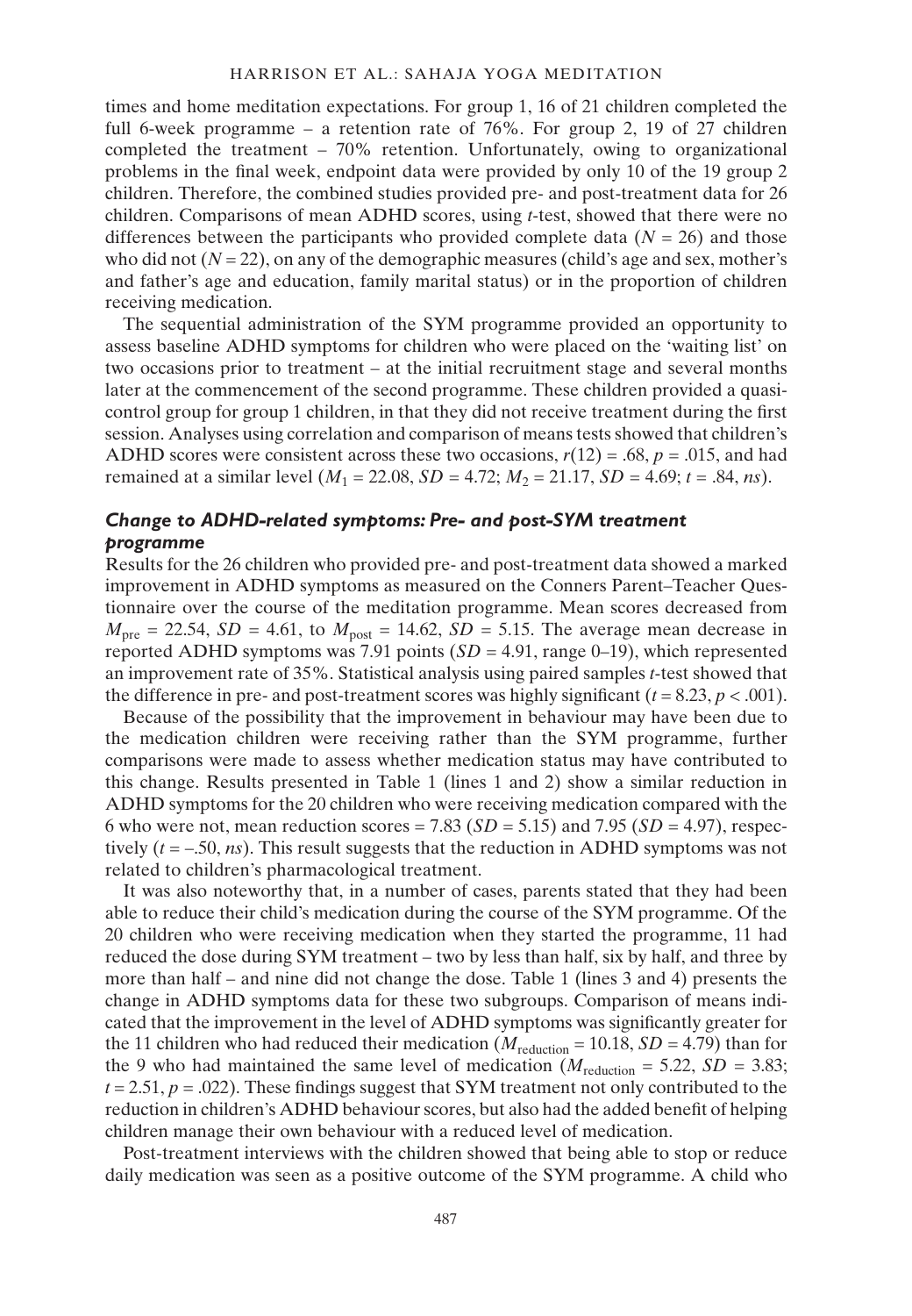|                                | Commencement<br>(Week $I$ ) |                  |      | <b>Final Point</b><br>(Week $6$ ) |                   |      | Symptom Change<br>(Week $I$ to $6$ ) |                    |      |  |
|--------------------------------|-----------------------------|------------------|------|-----------------------------------|-------------------|------|--------------------------------------|--------------------|------|--|
|                                | n                           | $M_{\text{bre}}$ | SD   | n                                 | $M_{\text{post}}$ | SD   | n                                    | $M_{reduction}$ SD |      |  |
| Medication Status <sup>1</sup> |                             |                  |      |                                   |                   |      |                                      |                    |      |  |
| No medication                  | 6                           | 22.33            | 5.57 | 6                                 | 14.50             | 1.52 | 6                                    | 7.83               | 5.15 |  |
| Receiving medication           | 20                          | 22.60            | 4.45 | 20                                | 14.65             | 5.86 | 20                                   | 7.95               | 4.97 |  |
| t-value <sup>2</sup> ( $p$ )   |                             | $-.12$ (ns)      |      |                                   | $-.06$ (ns)       |      |                                      | $-.50$ (ns)        |      |  |
| Reduced dosage <sup>3</sup>    | Н                           | 24.00            | 4.90 | Н                                 | 13.81             | 7.11 | Н                                    | 10.18              | 4.79 |  |
| No change of dose              | 9                           | 20.89            | 3.33 | 9                                 | 15.67             | 4.03 | 9                                    | 5.22               | 3.83 |  |
| t-value <sup>4</sup> ( $p$ )   |                             | $1.62$ (ns)      |      |                                   | $-.69$ (ns)       |      |                                      | 2.51(0.02)         |      |  |

*Table 1.* Children's ADHD symptoms during the meditation programme by medication status

*Note*. ADHD symptoms were measured using the Conners Parent–Teacher Questionnaire.

Medication status as reported by parents at week 1 of the treatment programme.

<sup>2</sup>*t-*Test analysis compared mean scores for the 20 children receiving medication with those for the 6 children not receiving medication.

<sup>3</sup> Of the 20 children who were receiving medication at week 1, 11 reduced the dose over the 6-week programme and 9 did not change the dose.

<sup>4</sup>*t-*Test analysis compared mean scores for the 11 children who reduced dosage with those for the 9 children who had no change of dosage.

had stopped his medication completely said he 'felt great', adding 'I used to hate having to be on my medication'. The children identified a number of other benefits of SYM, not only during meditation itself, which was described as 'easy', 'relaxing' and like being 'in your own bubble, where no-one else can stop you from doing what you're doing at the time', but also in other situations at home or at school. One child said meditation 'helps me with my headaches'; another said he was 'getting into less of a panic'; another that meditation 'gave him more energy, but not energy to get "hyped-up" '. Many children said they were able to get to sleep more easily. Benefits for attention at school were also given; for example, children commented that 'it keeps me focused on my work'; 'it's made me smarter'; 'I seem to be able to concentrate more'; 'if my friends are talking around me, now I can bring my mind straight back to my work'. Children also mentioned having fewer social problems, such as 'not getting into trouble' or being able to ask the teacher for help instead of retaliating when children were teasing them.

Parent perceptions of the outcomes of SYM for their child confirmed these findings. When asked if they felt their child had benefited from the SYM programme, 92% agreed that they had. Particular benefits for the child that were rated highly  $(> 3 \text{ on a } 5\text{-point})$ scale) by parents were 'more confident in him/herself'  $(M = 3.35, SD = .93)$ , 'improved sleep patterns'  $(M = 3.27, SD = 1.42)$  and 'more cooperative'  $(M = 3.18, SD = 1.01)$ . High ratings for benefits related to school included 'less difficulty with the teacher' ( $M = 3.64$ ,  $SD = .92$ ), 'more able to manage schoolwork' ( $M = 3.56$ ,  $SD = 1.03$ ), 'more able to manage homework' ( $M = 3.47$ ,  $SD = 1.33$ ), and 'positive about going to school' ( $M = 3.43$ ,  $SD = 1.09$ .

As a further test of the effectiveness of the SYM treatment in reducing ADHD symptoms, child and family factors were tested as covariates in six repeated measures analyses. Child factors were sex, age and medication status (receiving medication vs no medication); family factors were mother's age, mother's education (secondary vs tertiary education) and marital status (single parent vs couple families). Results showed that none of the child or family factors contributed significantly to the model. Although these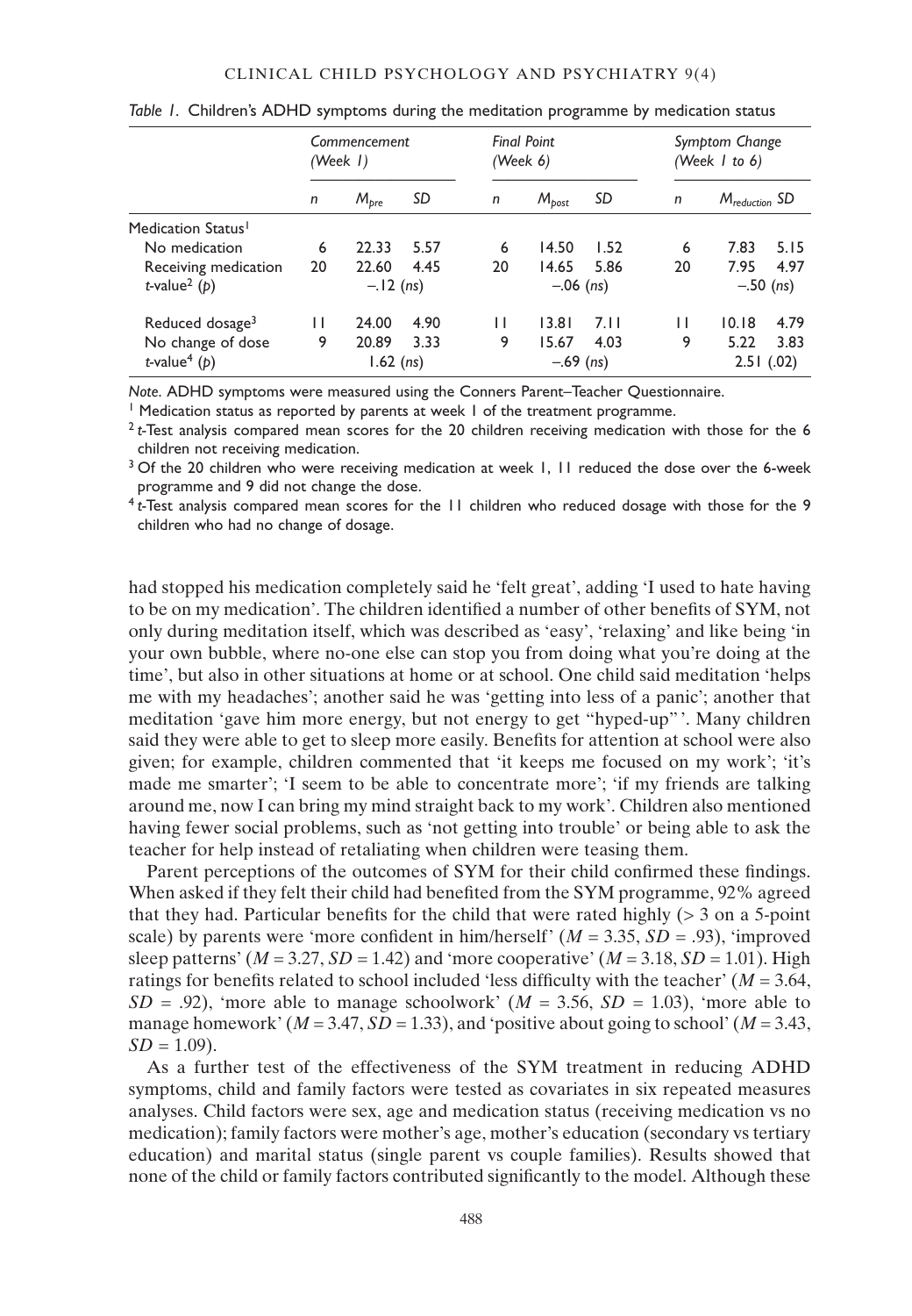analyses were limited by the small sample size, they support the conclusion that the reduction in children's ADHD behaviour scores was attributable to the SYM treatment, and not to medication status, child or family characteristics.

# *Changes in ADHD-associated symptoms: Pre- and post-SYM treatment programme*

Results presented in this section are based on group 1 children only. Standardized scores on the PPVT indicated that there was wide variation in children's cognitive ability (range:  $48-139$ ,  $M = 94.79$ ,  $SD = 23.43$ ). Eight children had moderately low to extremely low scores (< 85), seven were average (85–115) and four had moderately high to extremely high scores (> 115). Parent ratings of behavioural indicators of child selfesteem ranged from low (2.31) to high (4.54), with the mean score for the sample  $(M = 3.23, SD = .75)$  being mid-range, according to Burnett's (1998) descriptions. Children's self-descriptive and self-evaluative ratings of themselves were within normal range  $(M = 4.18, SD = .46$ , range: 3.47–4.94) in comparison with the range of scores reported by Burnett (1996) for children of a similar age. Quality of child–parent attachment, as measured by Pianta's Child–parent Relationship Scale (CPRS), ranged from low (2.33), which indicates insecurity in the relationship, to moderately high (4.03), which shows secure aspects. The overall mean score for the 30-item scale was midway on a 5 point scale ( $M = 3.05$ ,  $SD = .44$ ) suggesting that, as a group, there were both insecure and secure qualities in children's relationships with their parents. Examination of the subscale scores showed that scores on the 13-item conflict subscale were elevated  $(M = 3.47, SD = .80)$ , indicating that the nature of the insecurity centred on angry, difficult and unpredictable interactions. This is consistent with the insecure–ambivalent or insecure–disorganized model of attachment reported by Clarke et al. (2002) for children with ADHD. Scores for open communication (3-item subscale,  $M = 3.60$ ,  $SD = .73$ ) and warmth (8-item subscale,  $M = 4.03$ ,  $SD = .48$ ), were moderate-to-high, indicating that dimensions of security were also evident in the child–parent relationship.

Correlation analysis showed that children who were rated by their parents as having higher self-esteem, and who rated themselves more highly in their self-descriptions and self-evaluations, had more secure attachment relationships with their parents,  $r s(19) = .47$  and .47, respectively ( $p s < .05$ ). ADHD symptoms were not significantly related to parent–child relationship quality or child self-esteem. There was no relationship between PPVT scores and ratings of ADHD symptoms, child self-esteem or parent–child relationship quality.

Post-treatment scores showed that SYM was associated with significant improvements in all of the parent-rated measures. Results are presented in Table 2. For each measure, mean pre- and post-treatment scores were compared using paired sample *t*-test analysis. ADHD symptom scores at the mid-point and final point were significantly lower than the baseline score ( $M_{\text{pre}} = 22.62$ ,  $M_{\text{Spost}} = 15.94$  and 16.25,  $t_s = 5.81$  and 5.65, respectively,  $p < .001$ ). A similar improvement was seen in parents' reports of their children's confidence and social behaviour, with average scores increasing by a half-point at the midand endpoints of the meditation programme ( $M_{\text{pre}} = 3.24$ ,  $M_{\text{Spost}} = 3.69$  and 3.73,  $t = -3.06$  and  $-3.62$ , respectively,  $p < .01$ ). Child–parent relationships also improved during the course of the SYM treatment, rising by one-third of a point ( $M<sub>pre</sub> = 3.06$ ,  $M_{\text{post}} = 3.35$ ,  $t = -3.34$ ,  $p < .01$ ). Examination of the subscale components of the CPRS showed that this change was accounted for by lower scores for relationship conflict  $(M_{\text{pre}} = 3.37, M_{\text{post}} = 2.94, t = 3.08, p < .01).$ 

As a further check of the effectiveness of the SYM intervention, we tested whether the observed changes in ADHD symptoms, self-esteem and relationship quality from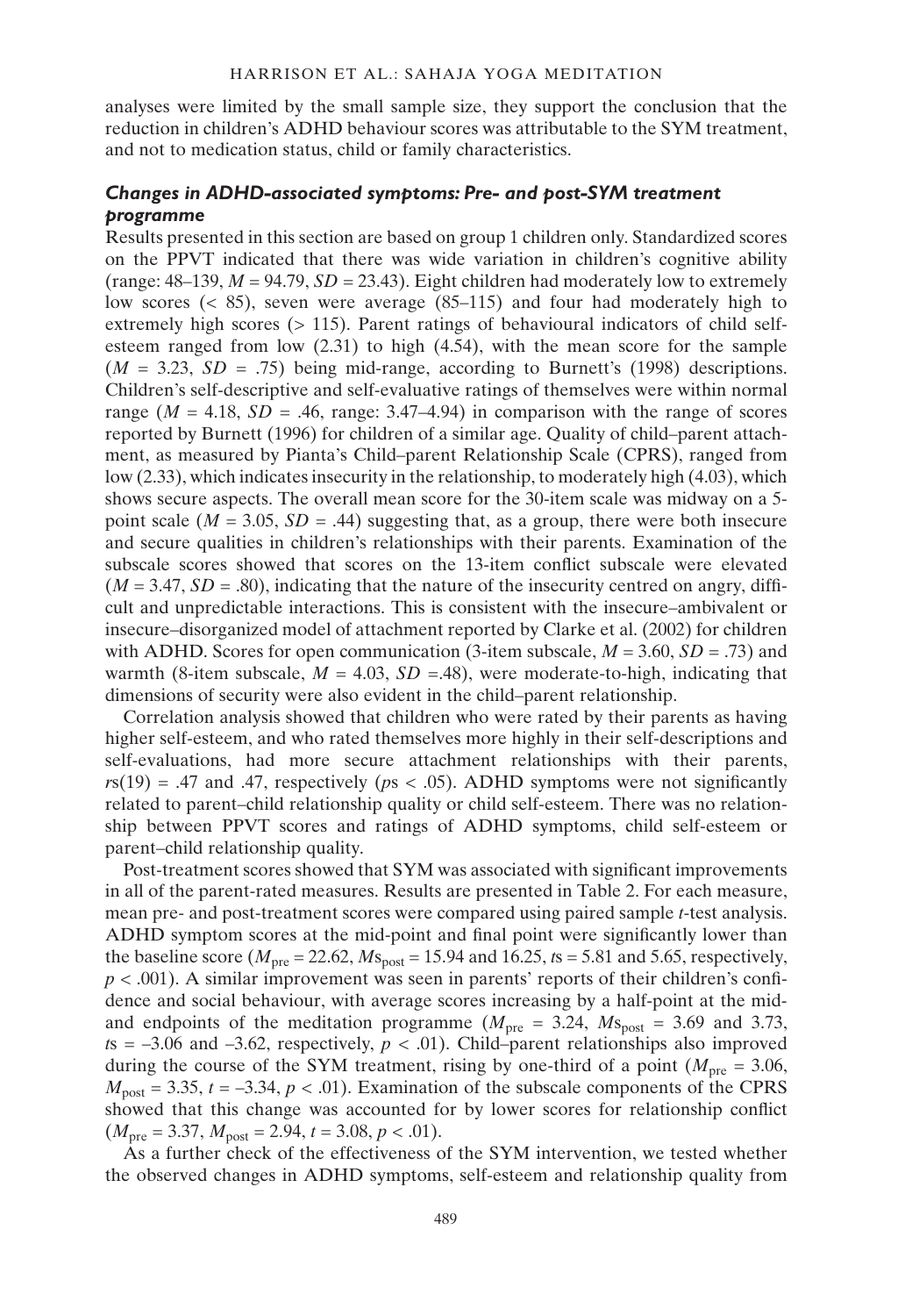|                                                   | Commencement<br>(Week $I$ ) |      | Mid-Point<br>(Week 3) |      | <b>Final Point</b><br>(Week $6$ ) |           | Paired Samples t-tests<br>Time $1-3$ Time $1-6$ |                       |
|---------------------------------------------------|-----------------------------|------|-----------------------|------|-----------------------------------|-----------|-------------------------------------------------|-----------------------|
|                                                   |                             |      |                       |      |                                   |           |                                                 |                       |
| Measure                                           | M                           | SD   | M                     | SD   | M                                 | SD        | t                                               | t                     |
| I. Child Outcomes<br>Parent-rated                 |                             |      |                       |      |                                   |           |                                                 |                       |
| <b>ADHD</b> symptoms                              | 22.62                       | 4.06 | 15.94                 | 4.99 | $16.25$ 5.48                      |           | $5.81***$                                       | $5.65***$             |
| Indicators of self-esteem<br>Child self-report    | 3.24                        | 0.78 | 3.69                  | 0.37 |                                   | 3.73 0.48 | $-3.06**$                                       | $-3.62$ <sup>**</sup> |
| Rating of self-esteem<br>2. Parent-Child Outcomes | 4.28 0.43                   |      |                       |      | 4.24 0.63                         |           |                                                 | 0.43                  |
| Child-parent relationship                         | 3.06                        | 0.45 |                       |      | 3.35 0.42                         |           |                                                 | $-3.34***$            |
| Conflict subscale                                 | 3.37                        | 0.81 |                       |      | 2.94                              | 0.73      |                                                 | $3.08***$             |
| Warmth subscale                                   | 3.93                        | 0.38 |                       |      | 4.00                              | 0.39      |                                                 | $-0.82$               |
| Open subscale                                     | 3.55                        | 0.71 |                       |      | 3.71                              | 0.70      |                                                 | $-1.20$               |

*Table 2.* Changes in child outcomes and parent–child relationship quality during the meditation programme

 $p^* p < 0.001$ ; \*\*  $p < 0.01$ .

*Note*. ADHD symptoms were assessed using the Conners Parent–Teacher Questionnaire; parent-rated indicators of self-esteem were assessed using Burnett's (1998) Biobehavioural Indicators of Self-Esteem; child-rated self-esteem was assessed with Burnett's (1994) Self-Scale; child–parent relationship was assessed using Pianta's Child–Parent Relationship Scale.

weeks 1 to 6 were related to individual child differences in cognitive ability, using repeated measures analyses with baseline PPVT scores entered as a covariate. Results for ADHD and self-esteem showed no significant contribution of children's PPVT scores, suggesting that the observed improvements were not explained by differences in children's cognitive ability.

Scores for children's self-description and self-evaluation ratings of self-esteem did not change significantly from the commencement to the end of the meditation programme (see Table 2). It should be noted, however, that the average scores were fairly high at both points (4.2 and 4.3 on a 5-point scale), which may partly explain the lack of significant change. Children with ADHD have been known to inflate self-reported self-esteem (Hoza, Pelham, Milich, Pillow, & McBride, 1993).

Final analyses examined the inter-relationships among the three parent-rated measures by computing 'improvement' scores from the difference between pre- and post-treatment scores, and comparing these using correlation analysis. Results showed no relationship between improvement in child self-esteem and changes in ADHD symptoms or changes in CPRS scores. However, a decrease in ADHD symptoms was strongly correlated with an increase in CPRS scores, that is, less conflicted (more secure) parent–child interaction  $(r(14) = -.67, p < .01)$ . Interestingly, the relationship between ADHD symptoms and relationship quality at the commencement of the programme was not significant  $(r(14) = -.41, ns)$ , but at the end of the treatment the outcome scores on these measures were strongly correlated  $(r(14) = -.66, p = .01)$ , suggesting a change in family functioning processes during the treatment programme.

# *Parent responses to SYM*

The SYM intervention was designed as a family treatment programme, which was expected to impact on parents as well as children. At the end of the programme, 92% of parents agreed that the programme had been personally beneficial. The overall benefit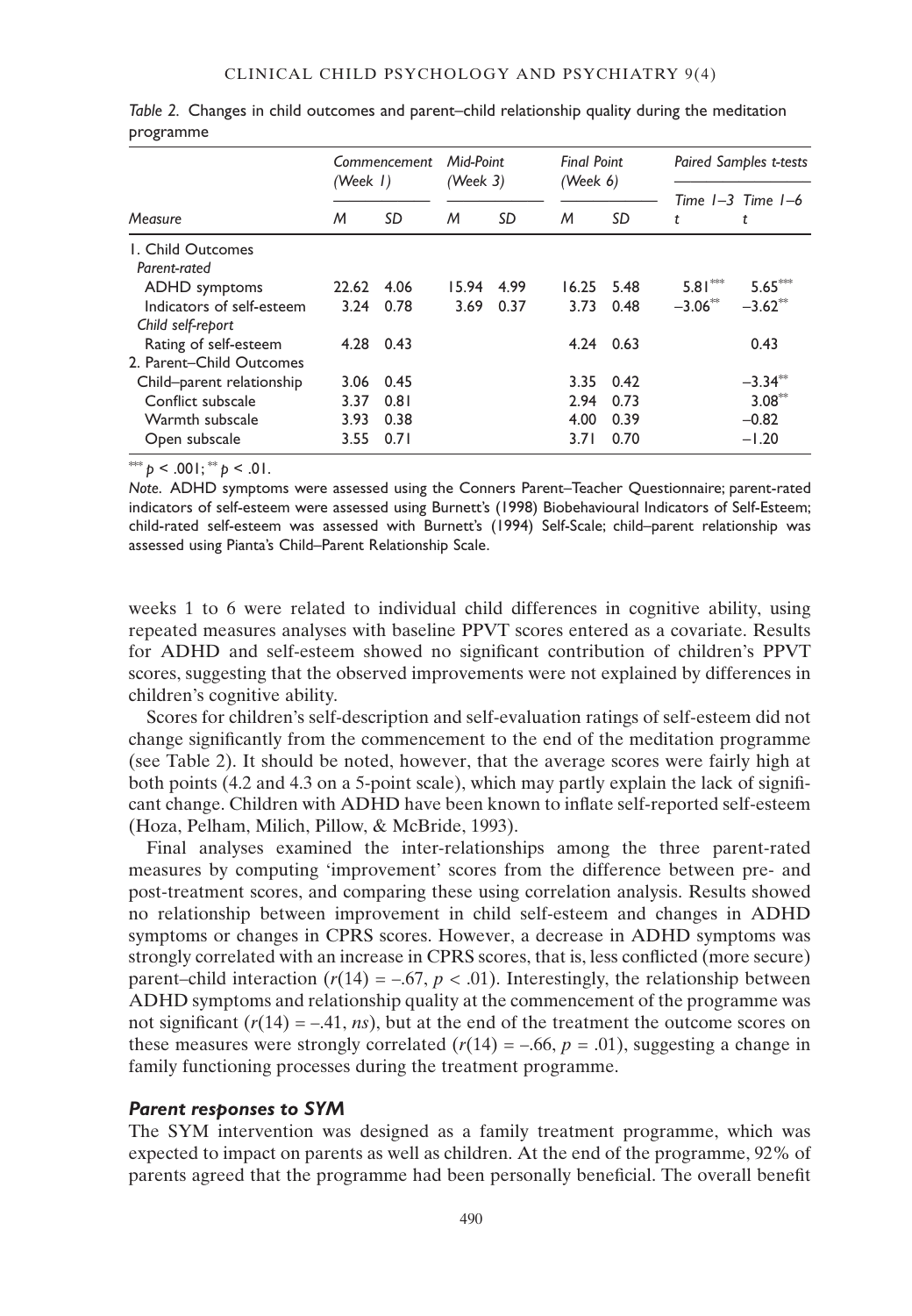was rated at  $4 (M = 3.91, SD = .92)$  on a 1 (low) to 5 (high) scale. Specific benefits rated highly ( $>$  3 on a 5-point scale) were 'more able to manage stress' ( $M = 3.79$ ,  $SD = .93$ ), 'less stressed' ( $M = 3.67$ ,  $SD = .96$ ), 'happier' ( $M = 3.45$ ,  $SD = 1.01$ ), 'more able to manage anger'  $(M = 3.37, SD = 1.25)$  and 'less angry'  $(M = 3.29, SD = 1.23)$ . Parents were also asked to rate the extent to which they felt that SYM had benefited the relationship they had with their child. Mean scores on a 5-point scale showed a consistent pattern of benefit, specifically for 'more open communication' ( $M = 3.83$ ,  $SD = .72$ ), 'less exhausting' (*M* = 3.50, *SD* = .91), 'more able to manage conflict' (*M* = 3.42, *SD* = .67) and 'less conflict'  $(M = 3.33, SD = .78)$ . A number of parents commented that participating in the programme had made a positive change to their relationship with their child. A father mentioned his pleasure at being able to laugh with his son for the first time in years. One mother wrote 'I truly understand how me meditating and becoming more relaxed has helped my son 150% because he feeds off a calmer mum.' Parents also said they had used meditation at home to help deal with difficult situations. One mother commented 'I'm now able to get N. . . to calm down (using meditation). He is then able to focus and carry on with his day.' Another wrote about how she dealt with a difficult time: 'We had a good meditation and he went off to bed quite calm and relaxed and went straight to sleep.'

### **Discussion**

The results of this trial programme indicate that Sahaja Yoga Meditation has potential as a promising therapy for children with ADHD, when offered via a family treatment approach and in combination with existing medical treatment. Although results are limited by the small number of children for whom complete data were available, the consistency of the findings, which drew on different measures of child outcomes, two treatment groups, and both parent and child respondents makes a good case for the benefits of the treatment programme. The results were in keeping with the three aims of the study. First, core symptoms of ADHD were improved: parent ratings on the Conners Parent–Teacher Questionnaire, which assesses attention, hyperactivity and impulsivity, were significantly reduced over the course of the programme. Children also reported that they felt calmer, less panicky and more relaxed. Second, associated symptoms of ADHD, such as anxiety and poor confidence, were reduced; parent ratings of child self-esteem showed significant improvements in children's confidence, social abilities and involvement. Third, functional benefits were noted, child–parent relationship quality improved through a significant reduction in the level of conflicted interactions. Parents reported that the children's approach to school and homework had improved during the SYM programme, and the children themselves said that they were more able to concentrate at school. Improved sleep was another positive outcome reported by parents and children.

The study design, as a clinical treatment trial, did not include a formal control group, but the 'waiting list' children provided a quasi-control group that provided evidence for the effectiveness of the SYM intervention, over other possible contributors. For this group, baseline ADHD scores at recruitment and at week 1 of the treatment programme (several months later) remained the same, and then decreased significantly over the 6 week SYM programme. Statistical evidence for the benefits of SYM was also demonstrated in a series of repeated measures analyses, which entered child and family factors as covariates. These tests showed that the reduction in ADHD symptoms and the improvements in self-esteem and child–parent relationship quality were not explained by child age, sex, medication status or cognitive ability, or by family structure, mothers' age or education.

This initial investigation of SYM for managing ADHD was not able to include the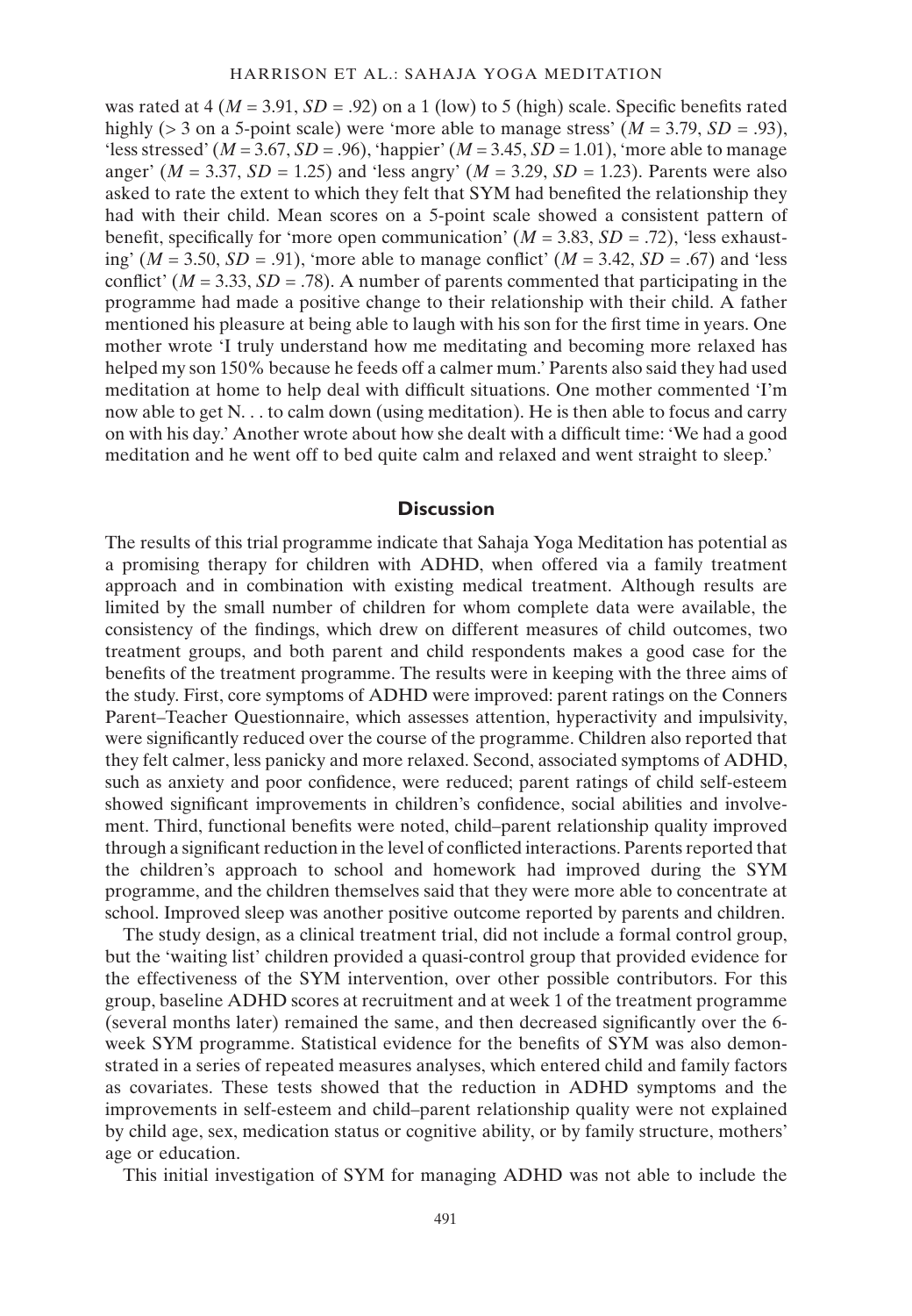design features of a clinical trial, which would allow allocation and comparison of treatment groups such as SYM in combination with pharmacological treatment and SYM alone. The children who entered the programme also varied in the severity of their ADHD symptoms and use of medication. Three-quarters of the children were receiving psycho-stimulant drugs at the commencement of the programme and combined this with the SYM treatment, whereas the non-medicated children used only SYM. Although the numbers in the latter group were very small, it was noteworthy that the observed reduction in ADHD symptoms did not differ by children's initial medication status. Further evidence that the improvements were attributable to the SYM intervention (and not to medication) comes from the fact that over half of the children who were taking prescribed medication had been able to reduce their medication during the course of the treatment, and these children also showed significantly greater improvements in ADHDrelated behaviours than the children who maintained their initial level of medication. The fact that the SYM effects occurred regardless of concurrent medication suggests an interesting corollary to reports from the Multimodal Treatment (MTA) study of children with ADHD that 'intensive behavioural treatments are a viable alternative to medication in treatment of ADHD' (Pelham et al., 2000, p. 523). In the current study, the treatment was not behavioural, but it was intensive in design, involving parents and children in twice daily meditation sessions at home and regular clinic sessions with trainers. Like the MTA findings, the SYM results are encouraging for parents and communities seeking ways to minimize child medication.

Despite these promising results, the study is not without its limitations. The small sample size has been mentioned. Also, this study was a within-group design and we did not include a control group. A replication including a control group and larger numbers of participants will be essential to replicate the observed findings. It is also possible that the findings of the study are biased by the relatively high drop-out rate (26 and 30% for groups 1 and 2, respectively). It is conceivable that some of those parents who did not continue the treatment were also those who did not notice an improvement. Another criticism is that significant findings relied solely on parent-rated questionnaires and that the reported improvements in child outcomes and child–parent relationship might be ascribed to parents wanting to present themselves and their child in the best light. If this were the case, however, one would expect to see similar levels of change across the three parent-rated questionnaires, whereas results showed that improvement in ratings of selfesteem were independent of improvements in ADHD symptoms and relationship quality. This suggests that parents were not reporting a non-discriminate or overly positive picture of their child, but were giving an accurate report based on observed behaviour. We also note that other studies have shown that parents' ratings of their children's improvements are similar to ratings by teachers and counsellors (Pelham et al., 2000). Furthermore, endpoint interviews with the children provided many examples of the benefits they had experienced from the SYM programme, which supports the accuracy of their parents' reports. Child-rated scores on our self-report measure of child self-esteem did not show any change over the 6-week intervention. We noted, however, that self-report scores had been relatively high at both points, which is in keeping with previous research suggesting that children with ADHD may inflate self-rated measures of self-esteem (Hoza et al., 1993). This would make it difficult to interpret child scores reliably. It may also be that the measure used in the present study, which was not designed for clinical samples (Burnett, 1994, 1998), does not adequately tap the problems of self-esteem that children with ADHD suffer. Future study designs will have to use valid and reliable outcome measures of child functioning, and draw on a range of sources including data provided by teachers, as well as parents and the children themselves.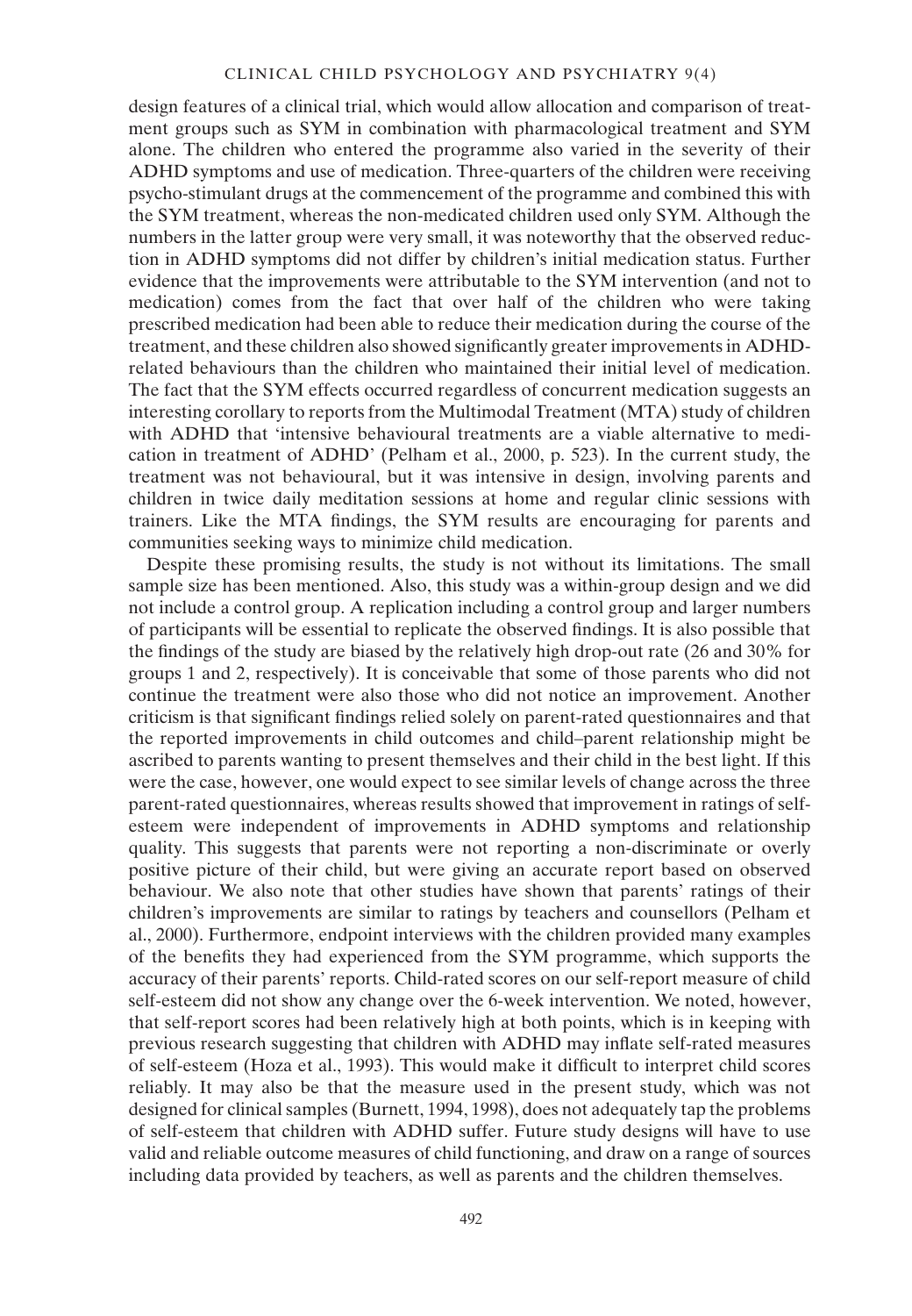Questions remain about the underlying processes that may account for the success of the SYM intervention. The strong association between decreased ADHD symptoms and greater security in the child–parent relationship over the course of the SYM programme points to a transactional model of effects. The observed interrelationship between ADHD symptoms and conflict in the child–parent relationship is consistent with Keown and Woodward's (2002) finding that 'boys who experienced less synchronous interactions (which are characteristic of insecure relationships) with their mothers were 8 times more likely to be hyperactive than comparison children' (p. 549). Interactional synchrony, they argue, is more likely when parents are more able to manage their child's behaviour. Because the benefits of the SYM treatment reported by parents included being more able to manage stress, angry feelings, and conflict in relationships with their child, it is not implausible to suggest that an important outcome of the meditation programme was parents' sense of being more relaxed and competent in dealing with their child's ADHD-related problems. Relationship benefits may also be linked to the nature of the intervention, which provided instruction for parents in SYM techniques that they could use with their child at home.

Although the mechanism of action of SYM in managing ADHD has yet to be identified, a neural regulatory mechanism also seems likely. Recent modern functional imaging studies have shown that the reduction of thoughts in the meditation process reduces activity in frontal and other cortical brain regions (thought to originate thought processes), whereas increasing activation in limbic brain areas (Lazar et al., 2000; Lou et al., 1999). High-resolution EEG studies have shown that SYM leads to increased alpha and theta power over anterio-frontal and fronto-central brain regions, and to reduced complexity of EEG patterns (Aftanas & Golocheikine, 2001, 2002). Because decreased complexity of the EEG from fronto-cortical regions is correlated with increased attentional control over cognitive processing (Lutzenberger, Preissl, & Pulvermuller, 1995; Molle et al., 1995), it has been suggested that reduced complexity of EEG patterns during meditative experience in SYM may reflect switching off irrelevant networks for the maintenance of focused internalized attention and inhibition of inappropriate information (Aftanas  $\&$  Golocheikine, 2002). It is thus possible that the causal mechanism underlying the positive effect of SYM on the improvement of ADHD symptoms occurs via changes on frontal brain activation in ADHD children during the meditation. Because frontal dysfunction is the most consistent finding in ADHD (Rubia & Smith, 2001), a change in frontal brain activation during the 6 weeks of SYM may well have been the cause for symptom improvement.

Other possible, yet unexplored mechanisms of action, could be a balancing effect of meditation on neurotransmitter systems. In fact, a recent study using positron emission tomography has shown that meditation increases endogenous levels of dopamine in the striatum by as much as 65%, which correlated with an increase in EEG theta activity (Kjaer et al., 2002). As ADHD has been associated with elevated dopamine transporter (DAT) levels (Cheon et al., 2003; Dougherty et al., 1999; Krause et al., 2000), a meditation-induced change in endogenous striatal dopamine levels could, in fact, be a plausible hypothetical mechanism for the amelioration of ADHD symptoms. Further research using modern imaging techniques will be necessary to explore the mechanisms of action of SYM.

In sum, this is the first study investigating the effect of Sahaja Yoga Meditation as treatment for ADHD behaviours. The study aimed to investigate SYM as an additional familyoriented treatment, alongside any conventional medical treatment that was received by the children, and the design of the study was not meant to compete with medication treatment. Preliminary findings provide initial evidence of the benefits of SYM in alleviating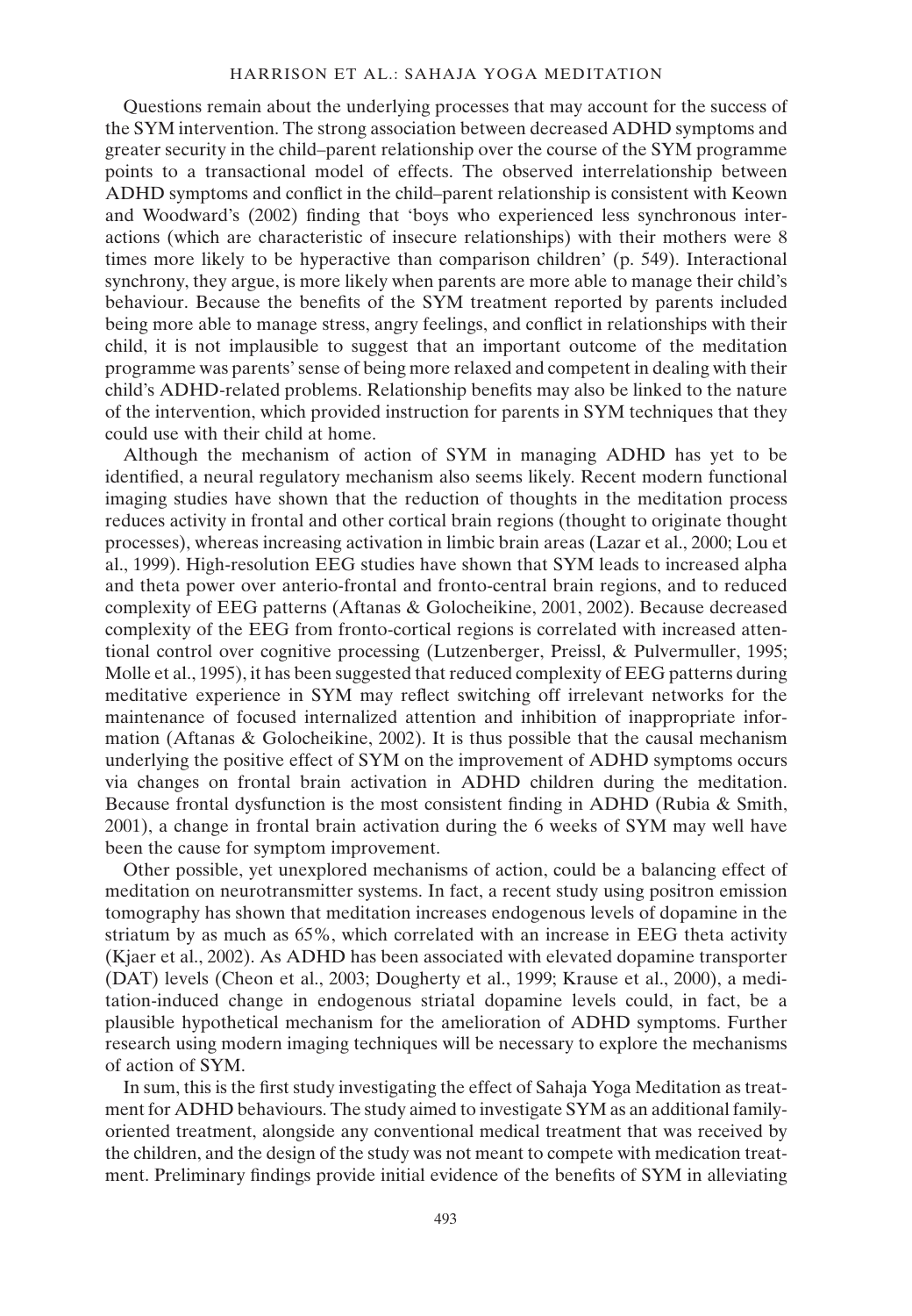the behavioural symptoms of children diagnosed with ADHD, confirmed through parent report and children's own evidence. According to the children, these benefits extended beyond the immediate environments of the home into the classroom. Future directions in SYM research would be well served by larger studies that involve teachers as well as parents in following children's progress, and longer term studies with follow-up assessments to examine the longevity of the treatment method. Furthermore, the fact that confirmatory analyses provided evidence that medication did not add significantly to the changes observed with SYM, it may be of interest for the future to compare the meditation effects in medication-free and medicated children, or even to compare SYM with other behavioural treatments for ADHD. Rigorously controlled clinical trials on larger and more homogenous populations would be needed to provide the necessary rigour to assess the relative effect of SYM as an alternative or complementary treatment for ADHD. However, the indications are that SYM may offer families an effective management tool for family-oriented treatment of childhood ADHD.

# **Notes**

1. Of the 15 children placed on the 'waiting list' at recruitment, 12 returned to commence the second treatment programme.

# **References**

- Aftanas, L.I., & Golocheikine, S.A. (2001). Human anterior and frontal midline theta and lower alpha reflect positive state and internalised attention: High-resolution EEG investigation of meditation. *Neuroscience Letters, 310*, 57–60.
- Aftanas, L.I., & Golocheikine, S.A. (2002). Non-linear dynamic complexity of the human EEG during meditation. *Neuroscience Letters, 330*, 143–146.
- American Psychiatric Association. (1994). *Diagnostic and statistical manual of mental disorders* (4th ed.). Washington, DC: American Psychiatric Press.
- Anderson, V. (1997). Attention deficit-hyperactivity disorder: Neuropsychological theory and practice. In J. Bailey & D. Rice (Eds.), *Attention deficit/hyperactivity disorder: Medical, psychological and educational perspectives* (pp. 19–48). Sydney: Australian Association of Special Education.
- Arnold, L.E. (2001). Alternative treatments for adults with attention-deficit hyperactivity disorder (ADHD). *Annals of the New York Academy of Science, 931*, 310–341.

Barkley, R.A. (1997). *ADHD and the nature of self-control.* New York: Guilford Press.

- Barry, R.J., Clarke, A.R., & Johnstone, S.J. (2003). A review of electrophysiology in attention-deficit/hyperactivity disorder: I. Qualitative and quantitative electroencephalography. *Clinical Neurophysiology, 114*, 171–183.
- Barry, R.J., Johnstone, S.J., & Clarke, A.R. (2003). A review of electrophysiology in attention-deficit/hyperactivity disorder: II. Event-related potentials. *Clinical Neurophysiology, 114*, 184–198.
- Bowlby, J. (1982). *Attachment and loss: Vol. 1 Attachment.* New York: Basic Books. (Originally published 1969.)
- Burnett, P.C. (1994). Self-concept and self-esteem in elementary school children. *Psychology in the Schools, 11*, 164–171.
- Burnett, P.C. (1996). Gender and grade differences in elementary school children's descriptive and evaluative self-statements and self-esteem. *School Psychology International, 17*, 159–170.
- Burnett, P.C. (1998). Measuring behavioural indicators of self-esteem in the classroom. *Journal of Humanistic Education and Development, 37*, 107–116.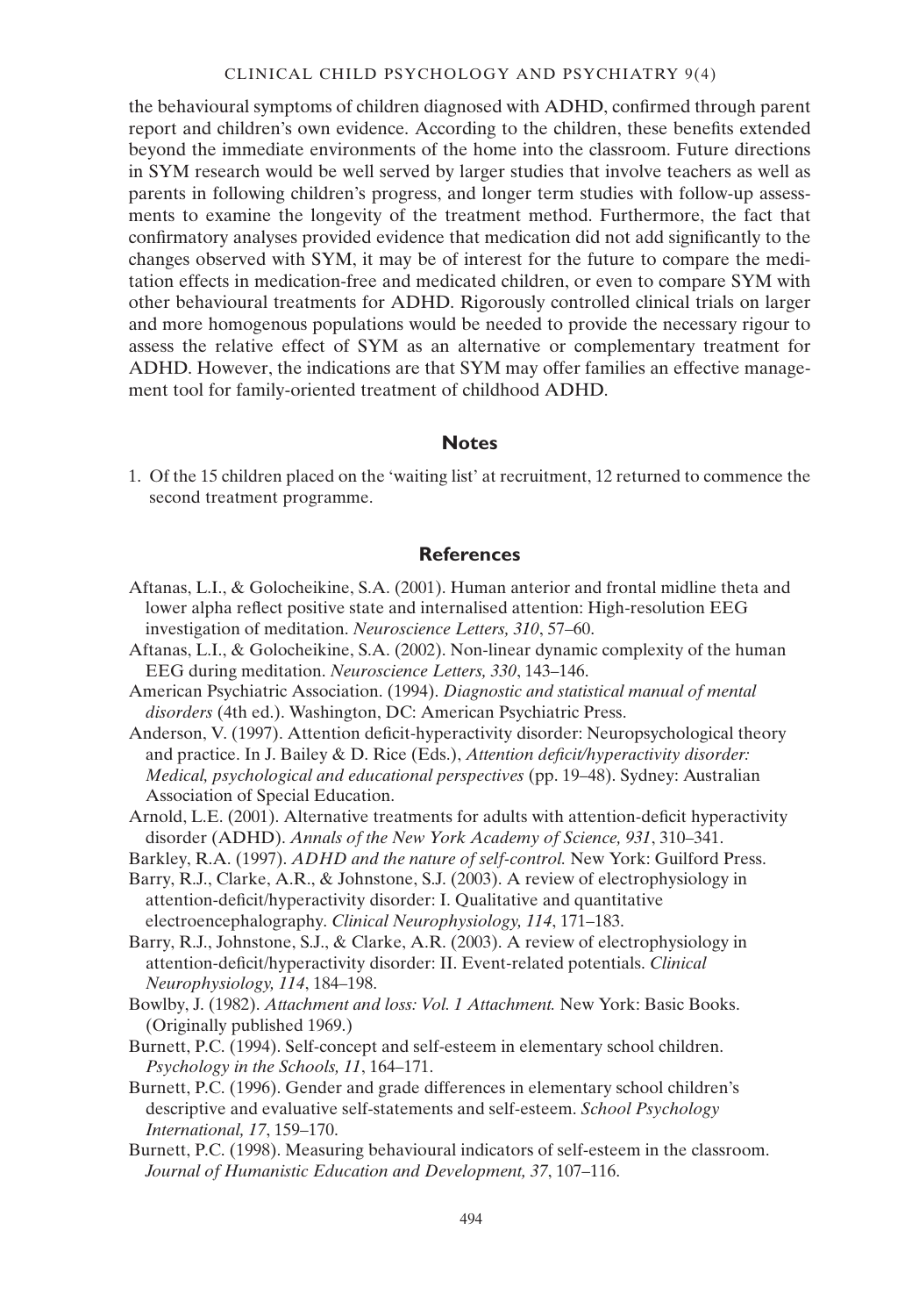- Canter, P.H. (2003). Editorial. The therapeutic effects of meditation. *British Medical Journal, 326*, 1049–1050.
- Cara, J.D. (2002). *Update on attention deficit/hyperactivity disorder*. Report on the American Academy of Pediatrics National Conference & Exhibition, October 19–23, 2002.
- Castellanos, F.X., Lee, P.P., Sharp, W., Jeffries, N.O., Greenstein, D.K. et al. (2002). Developmental trajectories of brain volume abnormalities in children and adolescents with attention deficit/hyperactivity disorder. *Journal of the American Medical Association, 9*, 1740–1748.
- Chan, E. (2002). The role of complementary and alternative medicine in attention-deficit hyperactivity disorder. *Journal of Developmental and Behavioural Pediatrics, 23,* S37–S45.
- Chan, E., Rappaport, L., & Kemper, K. (2003). Complementary and alternative therapies in childhood attention and hyperactivity problems. *Journal of Developmental and Behavioural Pediatrics, 24,* 4–8.
- Cheon, K.A., Ryu, Y.H., Kim, Y.K., Namkoong, K., Kim, C.H., & Lee, J.D. (2003). Dopamine transporter density in the basal ganglia assessed with [I-123]IPT SPET in children with attention deficit hyperactivity disorder. *European Journal of Nuclear Medicine and Molecular Imaging, 30*, 306–311.
- Clarke, L., Ungerer, J., Chahoud, K., Johnson, S., & Stiefel, I. (2002). Attention deficit hyperactivity disorder is associated with attachment insecurity. *Clinical Child Psychiatry and Psychology, 7,* 179–198.
- Committee on Children and Young People. (2002). *Issues Paper No. 5. The use of prescription drugs as a mental health strategy for children and young people*. Parliament House, Sydney, NSW. Available: http://www.kids.nsw.gov.au/files/issuespaper5mentalhealth.pdf
- Conners, C.K., Sitarenios, G., Parker, J., & Epstein, J. (1998). The Revised Conners' Parent Rating Scale (CPRS-R): Factor structure, reliability, and criterion validity. *Journal of Abnormal Child Psychology, 26,* 257–268.
- Dougherty, D.D., Bonab, A.A., Spencer, T.J., Rauch, S.L., Madras, B.K., & Fischman, A.J. (1999). Dopamine transporter density in patients with attention deficit hyperactivity disorder. *Lancet, 354,* 2132–2133.
- Dunn, L.M., & Dunn, L.M. (1997). *Peabody Picture Vocabulary Test Third edition (PPVT-III)*. Circle Pines, MN: American Guidance Services.
- Gage, J.D., & Wilson, L.J. (2000). Acceptability of attention-deficit/hyperactivity disorder interventions: A comparison of parents. *Journal of Attention Disorders, 4,* 174–182.
- Ghodse, A.H. (1999). Dramatic increase in methylphenidate consumption. *Current Opinion in Psychiatry, 12*, 265–268.
- Goldman, L.S., Genel, M., Bezman, R.J., & Slanetz, P.J. (1998). Diagnosis and treatment of attention-deficit/hyperactivity disorder in children and adolescents. Council on Scientific Affairs, American Medical Association. *Journal of the American Medical Association, 279,* 1100–1107.
- Harrison, L.J., Bowes, J., Watson, J., Wise, S., Sanson, A., Ungerer, J., & Simpson, T. (2003, April). *When are too many care settings too much? Outcomes for children in multiple and changeable child care*. Paper presented in the symposium 'Doing no harm: New ways of improving child care quality', the 2003 biennial meeting of the Society for Research in Child Development, Tampa, Florida.
- Hoza, B., Pelham, W.E., Milich, R., Pillow, D., & McBride, K. (1993). The self-perceptions and attributions of attention deficit hyperactivity disordered and nonreferred boys. *Journal of Abnormal Child Psychology, 21,* 271–286.
- Keown, L., & Woodward, L. (2002). Early parent–child relations and family functioning of preschool boys with pervasive hyperactivity. *Journal of Abnormal Child Psychology, 30,* 541–553.
- Kjaer, T.W., Bertelsen, C., Piccini, P., Brooks, D., Alving, J., & Lou, H.C. (2002). Increased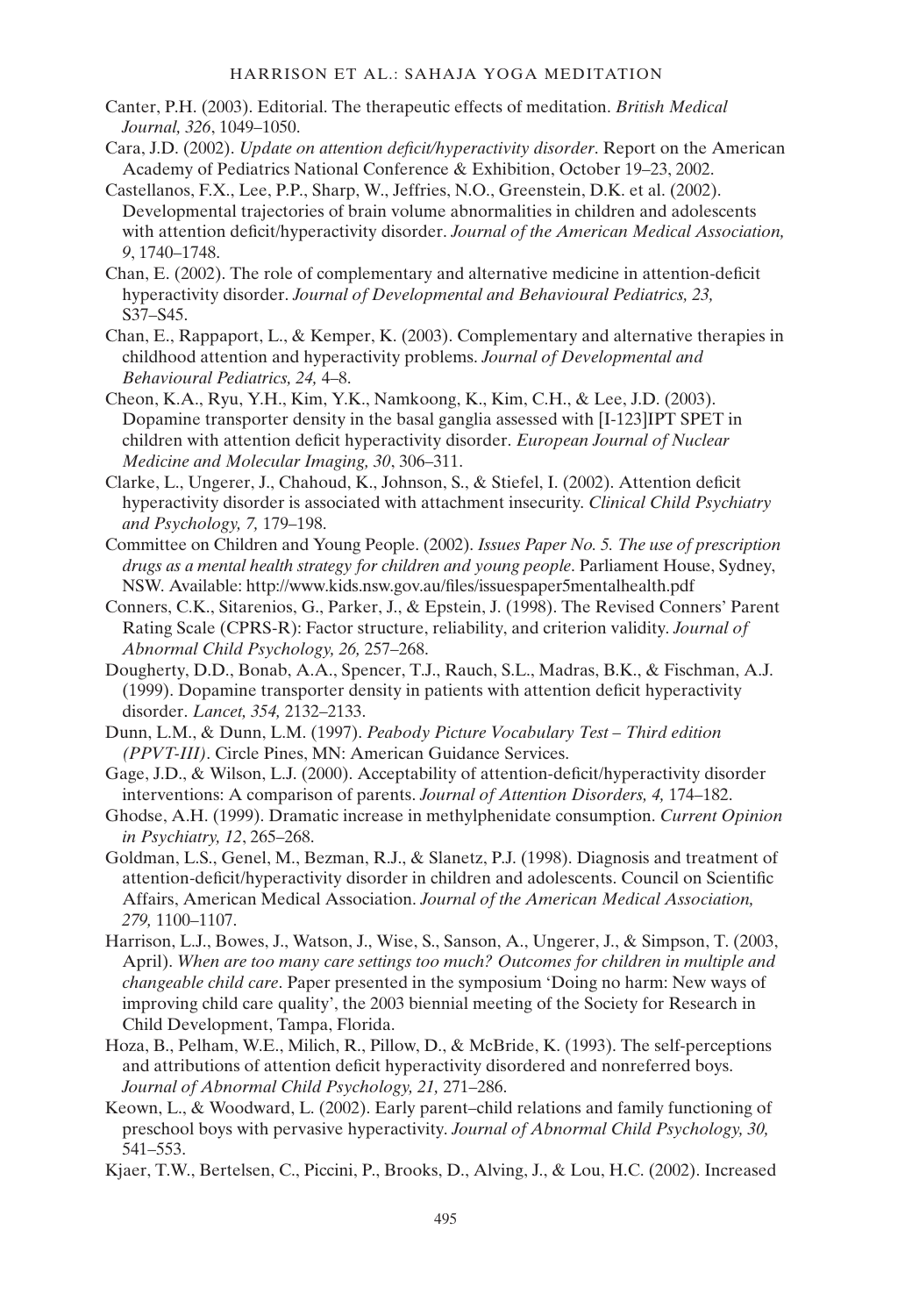dopamine tone during meditation-induced change of consciousness. *Cognitive Brain Research, 13*, 255–259.

- Krause, K.H., Dresel, S.H., Krause, J., Kung, H.F., & Tatsch, K. (2000). Increased striatal dopamine transporter in adult patients with attention deficit hyperactivity disorder: Effects of methylphenidate as measured by single photon emission computed tomography. *Neuroscience Letters, 285*, 107–110.
- Lazar, S.W., Bush, G., Gollub, R.L., Fricchione, G.L., Khalsa, G., & Benson, H. (2000). Functional brain mapping of the relaxation response and meditation. *NeuroReport, 11*, 1581–1585.
- Lou, H.C., Kjaer, T.W., Friberg, L., Wildschiodtz, G., Holm, S., & Nowak, M. (1999). A 15O-H2O PET study of meditation and the resting state of normal consciousness. *Human Brain Mapping, 7*, 98–105.
- Lutzenberger, W., Preissl, H., & Pulvermuller, F. (1995). Fractal dimensions of electroencephalographic time series and underlying brain processes. *Biological Cybernetics, 73*, 477–482.
- Manocha, R., Marks, G.B., Kenchington, P., Peters, D., & Salome, C.M. (2002). Sahaja Yoga in the management of moderate to severe asthma: A randomised controlled trial. *Thorax, 57,* 110–115.
- Molle, M., Marshall, L., Pietrowski R., Lutzenberger, W., Fehm, H.L., & Born, J. (1995). Dimensional complexity of indicates a right fronto-cortical locus of attentional control. *Journal of Psychophysiology 9,* 45–55.
- Morgan, A. (2001). Sahaja Yoga: An ancient path to modern mental health? *Transpersonal Psychology Review, 4*, 41–49.
- National Institute of Child Health and Development (NICHD) Early Child Care Research Network. (n.d.). *The NICHD study of early child care and youth development*. Available: http://www.secc.rti.org/summary.cfm
- National Institute of Mental Health. (n.d.). *Conners Parent–Teacher Questionnaire*, Form Approved OMB 68-R965.Washington, DC: U.S. Government.
- National Institute of Mental Health. (1998). *NIH consensus statement: Diagnosis and treatment of attention deficit hyperactivity disorder*. Washington, DC: U.S. Government.
- Olson, S. (1996). Developmental perspectives. In S. Sandberg (Ed.), *Hyperactivity disorders of childhood. Cambridge Monographs in Child and Adolescent Psychiatry* (pp. 149–194). Cambridge: Cambridge University Press.
- Panjwani, U., Gupta, H.L., Singh, S.H., Slevamurthy, W., & Rau, U.C. (1995). Effect of Sahaja Yoga practice on stress management in patients with epilepsy. *Indian Journal of Physiology and Pharmacology, 39*, 111–116.
- Panjwani, U., Selvanurthy, W., Singh, S.H., Gupta, H.L., Thakur, L., & Rai, U.C. (1996). Effect of Sahaja Yoga practice on seizure control and EEG changes in patients of epilepsy. *Indian Journal of Medical Research, 103,* 165–172.
- Pelham, W., Gnagy, E., Greiner, A., Hoza, B., Hinshaw, S., Swanson, J., Simpson, S., Shapiro, C., Bukstein, O., Baron-Myak, C., & McBurnett, K. (2000). Behavioural versus behavioural and pharmacological treatment in ADHD children attending a summer treatment programme. *Journal of Abnormal Child Psychology, 28,* 507–525*.*
- Pelham, W., Wheeler, T., & Chronis, A. (1998). Empirically supported psychosocial treatments for attention deficit hyperactivity disorder. *Journal of Clinical Child Psychology, 27,* 190–205.
- Pianta, R.C. (1990). *The Student–Teacher Relationship Scale.* Unpublished manuscript, University of Virginia.
- Pianta, R.C., & Steinberg, M. (1992). Teacher–child relationships and the process of adjusting to school. In R.C. Pianta (Ed.), *Beyond the parent. The role of other adults in children's lives. New directions in child development, Vol. 57* (pp. 61–80). New York: Jossey-Bass.